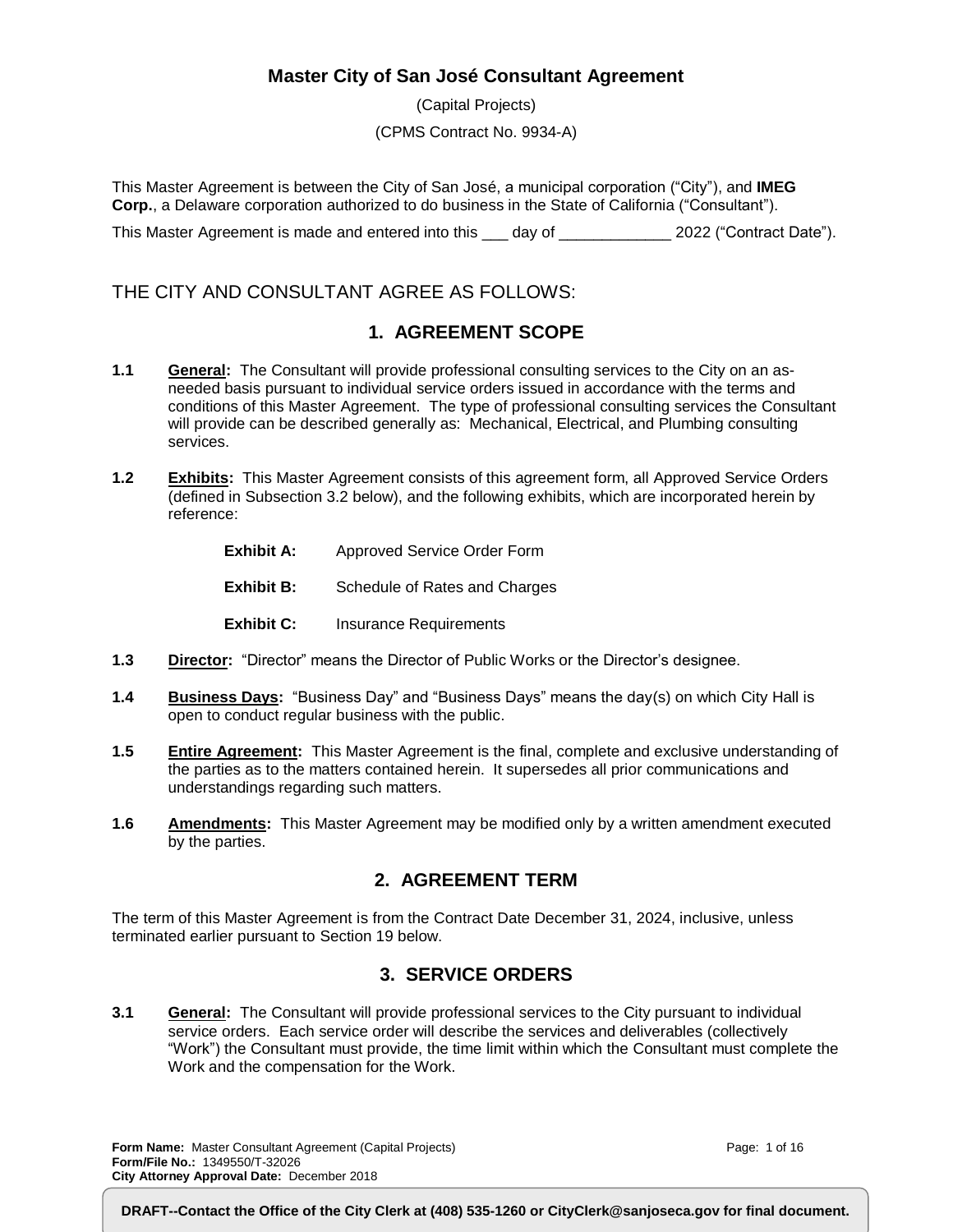- **3.2 Approved Service Order:** The City will not compensate the Consultant for any Work until the Director has executed the service order for such Work ("Approved Service Order").
- **3.3 Obligation to Issue:** The City has no obligation to issue any Approved Service Orders under this Master Agreement. The City may issue any number of Approved Service Orders provided that the sum of the maximum compensation of all Approved Service Orders cannot exceed the Maximum Total Compensation (defined in Subsection 10.1 below).
- **3.4 Preparation:** Each Approved Service Order will be in substantially the form specified in **Exhibit A**. Subject to the terms and conditions of this Master Agreement, the Consultant and the City will negotiate the specific requirements of each Approved Service Order.
	- **3.4.1 Director's Request to Prepare Proposal:** The Director will request the Consultant prepare a written service order proposal. The Director will either request the Consultant to include a draft scope of Work in its proposal, or provide the Consultant with a draft scope of Work upon which the Consultant must base its proposal.
	- **3.4.2 Meeting/Site Inspection:** As part of the Director's request for the Consultant to prepare a service order proposal, the Director may require the Consultant to meet to discuss the scope and location of the Work, the schedule of performance, and any other relevant details. The Director may also require the Consultant to conduct a site inspection for the purpose of identifying any issues that may need to be included in the scope of Work.
	- **3.4.3 Consultant Proposal:** The Consultant will prepare a written service order proposal in accordance with the Director's request. The Consultant will provide the proposal in both paper and electronic form. The proposal must include, but is not limited to, the following:
		- The proposed scope of Work;
		- The name and assignment of each of Consultant's professional employees who will be principally responsible for performing the Work;
		- The names of any subconsultants the Consultant would use and the portion of Work they would perform;
		- A time schedule and cost for providing the Work; and
		- Any other information requested by the Director.
	- **3.4.4 Final Service Order:** Once the Consultant and the Director agree on the terms and conditions of the proposed service order, the City will prepare the final service order.
- **3.5 Incorporation of Terms and Conditions:** Each Approved Service Order incorporates the terms and conditions of this Master Agreement, and becomes a part of this Master Agreement.
	- **3.5.1 No Conflicts:** An Approved Service Order must be consistent with and can not alter the terms and conditions of this Master Agreement.
	- **3.5.2 Agreement Controls:** The terms and conditions of this Master Agreement control over the terms and conditions contained in an Approved Service Order – even if the Approved Service Order expressly states that it is intended to control. Any conflicting terms and conditions in an Approved Service Order are invalid and unenforceable.

**Form Name:** Master Consultant Agreement (Capital Projects) **Form/File No.:** 1349550/T-32026 **City Attorney Approval Date:** December 2018

Page: 2 of 16

**DRAFT--Contact the Office of the City Clerk at (408) 535-1260 or CityClerk@sanjoseca.gov for final document.**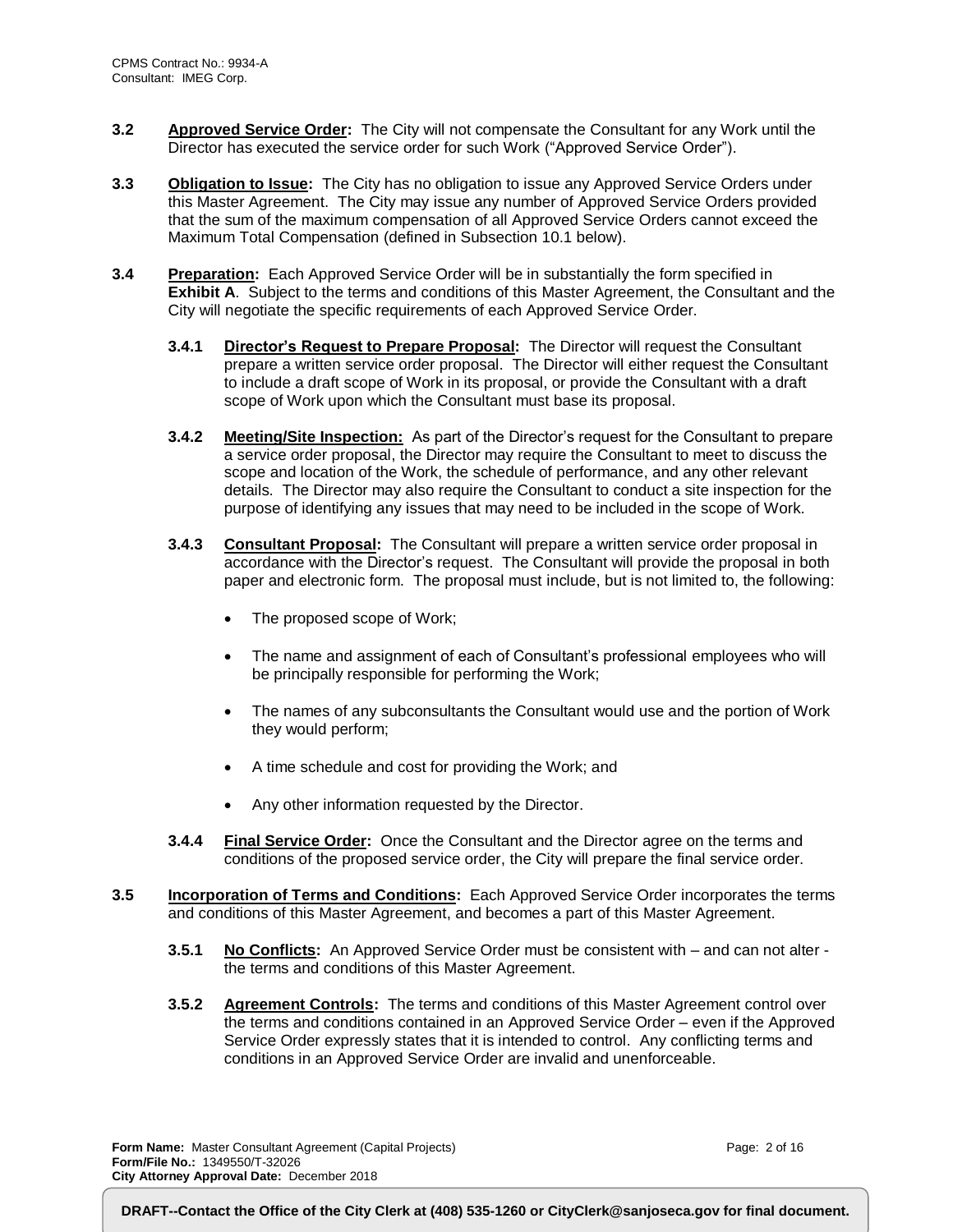**3.6 Performance:** Subject to Subsection 3.5 above, the Consultant must perform the Work in accordance with the specific requirements of the Approved Service Order. The Consultant must coordinate and cooperate with City staff, consultants and contractors in performing the Work, and must perform the Work to the Director's satisfaction.

# **4. DESIGN SERVICE REQUIREMENTS**

- **4.1 General:** This Section applies to any design services the Consultant performs as part of an Approved Service Order.
- **4.2 Standard Documents:** The Consultant is, or will become, familiar with the City of San José, Department of Public Works, Standard Specifications, dated July 1992 (and any amendments thereto), the City of San José, Department of Public Works, Standard Details, dated July 1992 (and any amendments thereto), and any other standard documents the City uses to design and implement its capital projects (collectively "Standard Project Documents").
- **4.3 Use of Standard Documents:** Unless the Director provides prior written approval to the contrary, the final design documents prepared by the Consultant must be based on, and must incorporate, the Standard Project Documents.

# **5. CITY'S CONTRACT MANAGER**

Attachment B of each Approved Service Order will identify the City's contract manager. The City can change its contract manager by providing the Consultant with written notice.

# **6. CONSULTANT'S STAFFING**

- **6.1 Consultant's Contract Manager and Other Staffing:** Attachment B of each Approved Service Order will identify the following:
	- The Consultant's contract manager, and
	- The Consultant(s) and/or employee(s) of the Consultant *principally responsible* for providing the Work.

Attachment B will also indicate whether any of the identified persons are required to file a Statement of Economic Interests, Form 700 ("Form 700"), provided that the individual does not have a current Form 700 on file with the City Clerk for a separate agreement with the City. Anyone required to file a Form 700 must do so in accordance with the requirements of Subsection 17.2 below.

- **6.2 Contract Manager's Authority:** The Consultant's contract manager must be authorized to act on behalf of the Consultant for purposes of decisions regarding the Approved Service Order.
- **6.3 Staffing Changes:** The Director's prior written approval is required for the Consultant to remove, replace or add to any of its staffing identified in Attachment B of an Approved Service Order.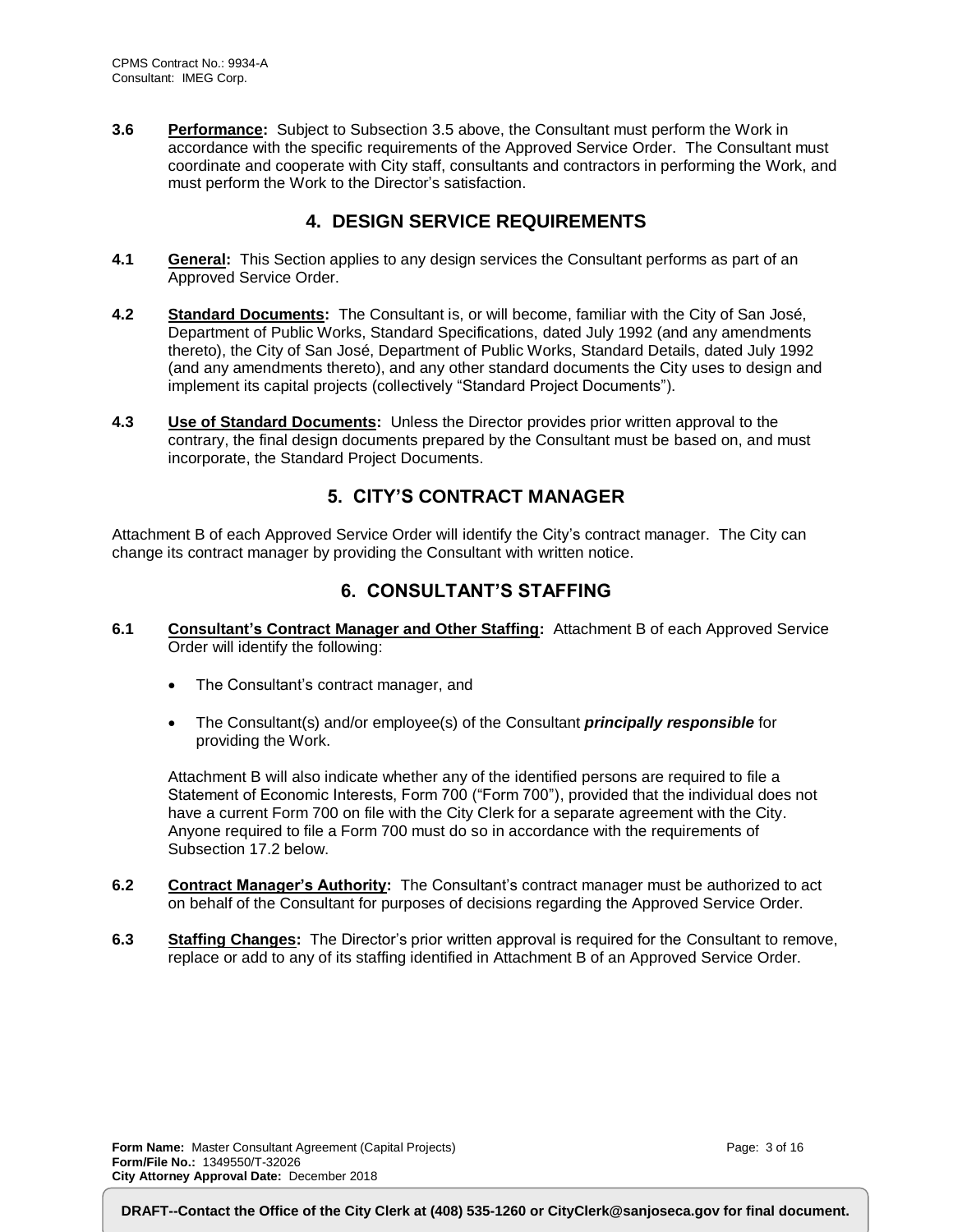# **7. USE OF SUBCONSULTANTS**

- **7.1 Authority to Use:** Attachment B of each Approved Service Order will state whether or not the Consultant can use subconsultants to provide any part of the Work. If Attachment B does not authorize the Consultant to use subconsultants, then the Director's prior written approval is required for the Consultant to use a subconsultant to perform any part of the Work.
- **7.2 Use of Subconsultants:** If Attachment B of an Approved Service Order authorizes the use of one or more subconsultants, then it will identify the name of each such subconsultant and the portion of Work each such subconsultant will perform. The Director's prior written consent is required for the Consultant to remove, replace or add to the subconsultants identified in Attachment B.
- **7.3 Subconsultant Work:** The Consultant warrants all services and deliverables provided by any subconsultant it uses, and represents that each such subconsultant is specially trained, experienced, and competent to perform its portion of the Work.

# **8. INDEPENDENT CONTRACTOR**

- **8.1 General:** The Consultant has complete control over its operations and employees, and is an independent contractor. The Consultant is not an agent or employee of the City, and does not represent or act as the City's agent or employee. The Consultant does not have any rights to retirement benefits or other benefits accruing to City employees, and expressly waives any claim it may have to any such rights.
- **8.2 Subcontractors:** As an independent contractor, the Consultant has complete control over its subconsultants, subcontractors, suppliers, agents and any other person or entity with whom the Consultant contracts in furtherance of this Master Agreement and/or any Approved Service Order (collectively "Subcontractors"). Subject to the requirements of Section 7 above, the Consultant is solely responsible for selecting, managing and compensating its Subcontractors, and for ensuring they comply with this Master Agreement.
- **8.3 Indemnity:** The Consultant shall place in each Subcontractor agreement indemnity obligations in favor of the City in the exact form and substance of those contained in Section 11 below.

# **9. STANDARD OF PERFORMANCE**

The Consultant represents that it will only perform Work for which it possesses all necessary training, licenses and permits. The Consultant represents that its performance of all such Work will conform to the standard of practice of a professional that specializes in performing professional services of a like nature and complexity.

# **10. COMPENSATION**

- **10.1 Maximum Compensation:** There is a maximum compensation for this Agreement and a separate maximum compensation for each Approved Service Order.
	- **10.1.1 Maximum Total Compensation – Agreement:** The maximum *total, aggregate* compensation the City will pay the Consultant for all professional fees, costs and expenses for all Approved Service Orders issued under this Master Agreement shall not exceed **\$1,000,000.00** ("Maximum Total Compensation").
	- **10.1.2 Maximum Compensation – Service Order:** The cover page of each Approved Service Order will specify the maximum amount payable to the Consultant for all professional

**Form Name:** Master Consultant Agreement (Capital Projects) **Form/File No.:** 1349550/T-32026 **City Attorney Approval Date:** December 2018

Page: 4 of 16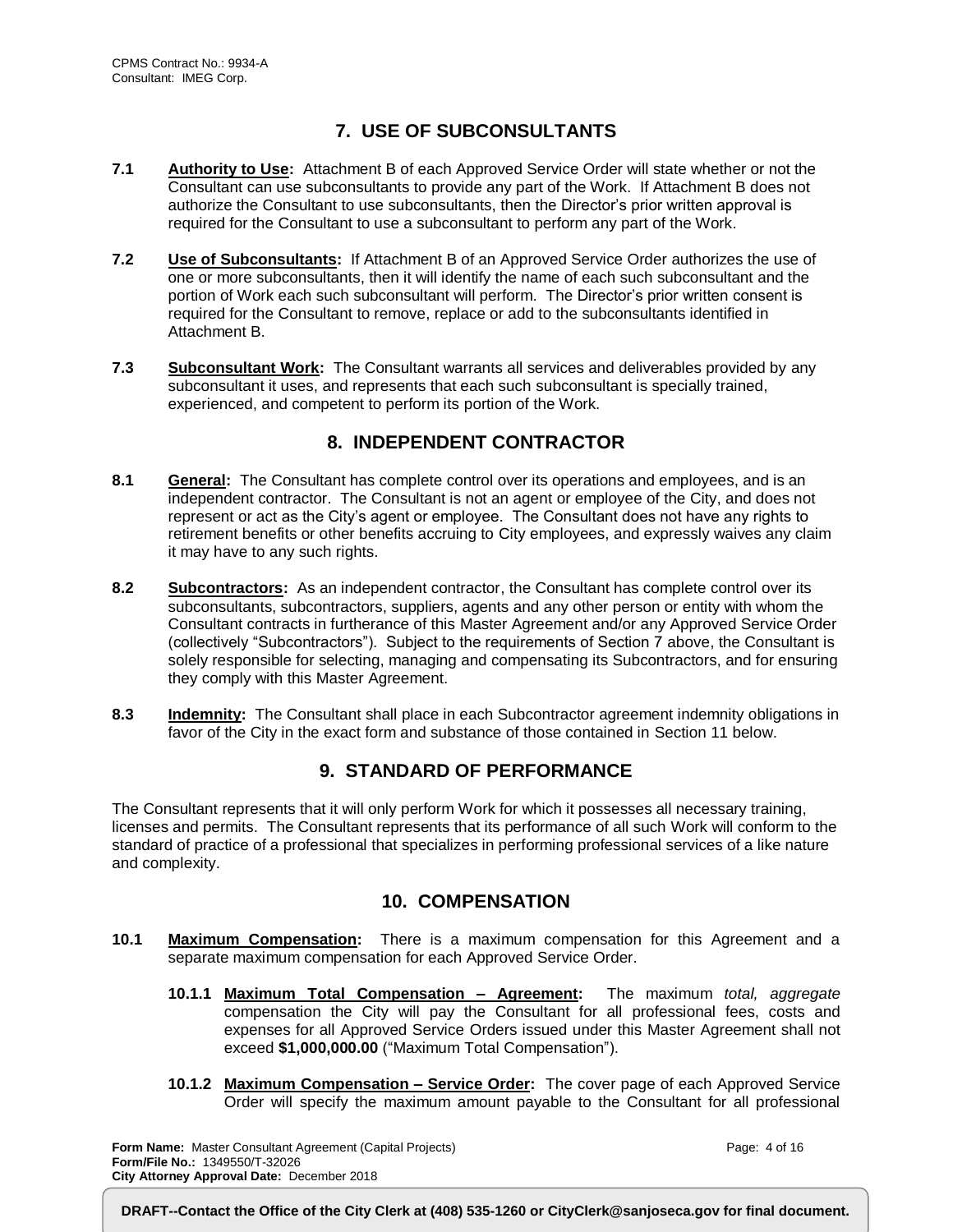fees, costs and expenses related to the Consultant providing the Work ("Maximum Service Order Compensation"). The Consultant shall complete all Work required by the Approved Service Order for no more than the Maximum Service Order Compensation.

- **10.2 Exhibit B – Schedule of Rates and Charges: Exhibit B** sets forth a schedule of the Consultant's rates and charges ("Schedule of Rates and Charges") that applies to any services provided in an Approved Task Order on a time and materials basis. The Schedule of Rates and Charges is subject to the following requirements:
	- **10.2.1 Premium Pay:** "Premium Pay" is a special pay rate for working during times that are less desirable, such as weekends, holidays or late shifts. The City will not pay the Consultant Premium Pay.
	- **10.2.2 No Increases:** The City will not increase the Schedule of Rates and Charges during the Master Agreement term.
	- **10.2.3 Conflict:** In the event of a discrepancy between this Section and the Schedule of Rates and Charges, this Section governs.
- **10.3 Compensation Table:** Attachment C of each Approved Service Order is a compensation table setting forth the manner in which the City will pay the Maximum Service Order Compensation ("Compensation Table"). Each Compensation Table is subject to the terms and conditions set forth below in Subsections 10.4 through 10.7.
- **10.4 Compensation Table – Part 1:** Part 1 of the Compensation Table addresses compensation for the various tasks performed in accordance with the Approved Service Order. The following terms and conditions apply to Part 1 of the Compensation Table.
	- **10.4.1 Task Numbers (Column 1):** Column 1 sets forth the task number(s) for which the City will compensate the Consultant. Each task number corresponds to the same task number in Attachment A of the Approved Service Order. If a task number included in Attachment A is not included in the Compensation Table, then the City will not compensate the Consultant separately for that task, and payment for such task is deemed included in the other task(s) for which the Consultant is receiving compensation.
	- **10.4.2 Basis of Compensation (Column 2):** Column 2 identifies whether the City will pay the Consultant for the task(s) on a time-and-materials basis or on a fixed-fee (or lump-sum) basis.
	- **10.4.3 Invoice Period (Column 3):** Column 3 identifies when the Consultant must submit its invoice for payment. If invoicing is monthly, the Consultant must submit its invoice to the City by the 10<sup>th</sup> Business Day of each month for Work completed during the previous month. If invoicing is upon the completion of a task or group of tasks, the Consultant must submit its invoice to the Director within 20 Business Days following completion of the task(s) to the Director's satisfaction. If invoicing is upon the completion of all Work, the Consultant must submit its invoice to the Director within 20 Business Days following completion of all Work to the Director's satisfaction.
		- **10.4.3.1 Invoice:** Each invoice must include sufficient information and supporting documents to establish to the Director's satisfaction that the Consultant is entitled to the payment requested. The City will pay the undisputed portion of the invoice amount within 20 Business Days of the Director's approval of such undisputed amount.

**Form Name:** Master Consultant Agreement (Capital Projects) **Form/File No.:** 1349550/T-32026 **City Attorney Approval Date:** December 2018

Page: 5 of 16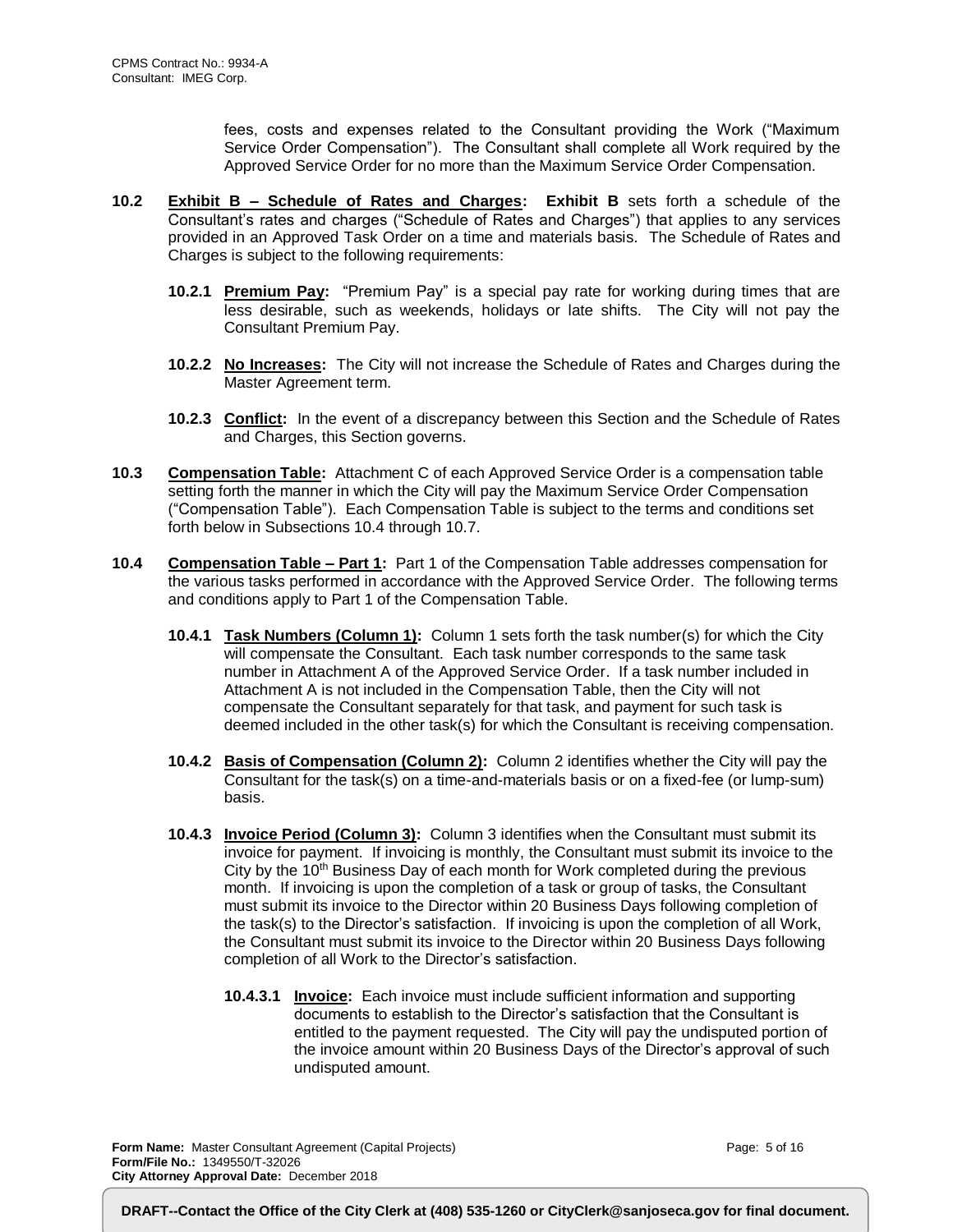- **10.4.3.2 Invoices Based on Time and Materials:** If time and materials is the basis of compensation, then the Consultant will base its invoice on the hours, professional fees, costs, and charges associated with the Work completed during the invoice period. If the Consultant is entitled to reimbursable expenses and/or separate payment for subconsultant costs, the invoice will include such expenses and/or costs associated with the Work completed during the invoice period. The City will compensate the Consultant in accordance with the Schedule of Rates and Charges attached to this Master Agreement as **Exhibit B**.
- **10.4.3.3 Monthly Invoices Based on Fixed Fee:** If the Consultant invoices monthly for a "fixed fee," then the Consultant will base its monthly invoice on the percentage of Work completed during the previous month. If the task(s) completed the previous month involve the Consultant performing construction administration services, the percentage of work completed during the previous month will be measured based on the percentage of construction completed during the previous month. If the Consultant is entitled to reimbursable expenses and/or separate payment for subconsultant costs, the invoice will include such expenses and/or costs incurred during the previous month.
- **10.4.4 Compensation (Column 4):** Column 4 sets forth the total compensation the City will pay the Consultant for completing the task(s).
	- **10.4.4.1 Time & Materials:** If time and materials is the basis of compensation, then the amount in Column 4 is a "not-to-exceed" or maximum amount. Any hours worked for which payment would result in a total exceeding the amount in Column 4 is at no cost to the City. If the Consultant completes the task(s) for less than the amount set forth in Column 4, the Director (in the Director's sole discretion) *may* use the cost savings to increase the budget of another task. The Director must authorize such reallocation of cost savings in writing.
	- **10.4.4.2 Fixed Fee:** If "fixed fee" is the basis of compensation, then the Consultant must complete the task(s) for the amount set forth in Column 4. Any hours worked for which payment would result in a total exceeding the amount in Column 4 are at no cost to the City.
- **10.5 Compensation Table – Part 2:** Part 2 of the Compensation Table indicates whether or not the City will reimburse the Consultant separately for expenses incurred in providing the Work. The following terms and conditions apply if the City reimburses the Consultant separately for expenses.
	- **10.5.1 Subconsultants:** The cost of subconsultants is not treated as a reimbursable expense. Subsection 10.6 below addresses payment for the cost of subconsultants.
	- **10.5.2 Maximum Amount of Reimbursable Expenses:** The City will reimburse the Consultant for expenses up to the maximum amount set forth in the last column of Part 2. Any expenses that the Consultant incurs in excess of the stated maximum are at no cost to the City.
	- **10.5.3 Expenses That Are Reimbursable:** Any reimbursement to the Consultant is limited to the expenses set forth below in the Reimbursable Expense Schedule. The City will reimburse these expenses at actual cost only unless a markup is specified.

**Form Name:** Master Consultant Agreement (Capital Projects) **Form/File No.:** 1349550/T-32026 **City Attorney Approval Date:** December 2018

Page: 6 of 16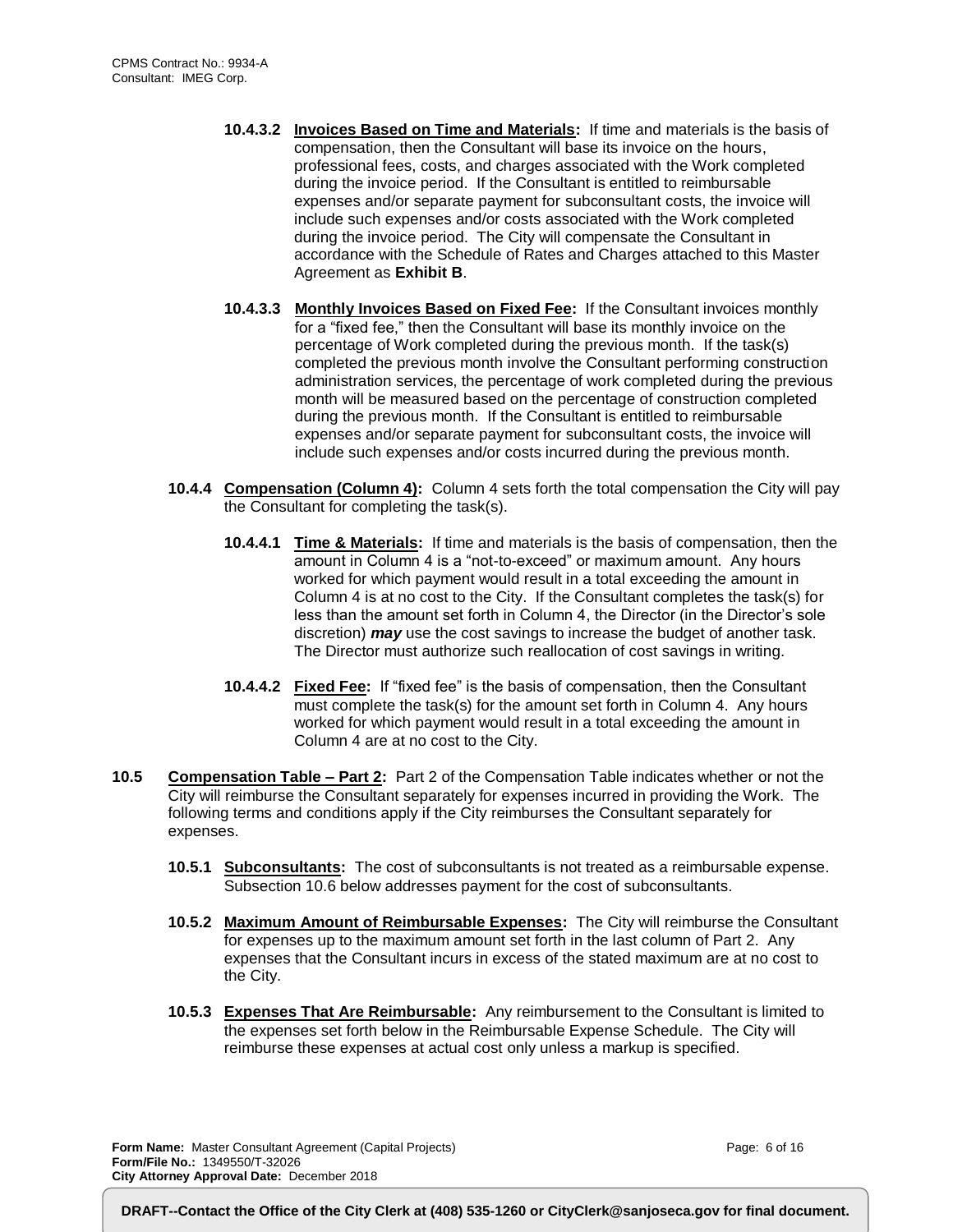|                  | <b>Reimbursable Expense Schedule</b>                                                                                                                                                                                                                                                                                                                                                                                                | Mark Up                               |
|------------------|-------------------------------------------------------------------------------------------------------------------------------------------------------------------------------------------------------------------------------------------------------------------------------------------------------------------------------------------------------------------------------------------------------------------------------------|---------------------------------------|
| $\mathbf 1$ .    | The cost of mailing, shipping and/or delivery of any documents or materials.                                                                                                                                                                                                                                                                                                                                                        | No Markup                             |
| 2.               | The cost of photographing, printing, reproducing and/or copying any<br>documents or materials.                                                                                                                                                                                                                                                                                                                                      | No Markup                             |
| 3.               | Telephone and facsimile transmission charges.                                                                                                                                                                                                                                                                                                                                                                                       | No Markup                             |
| $\overline{4}$ . | The rental of any specialized equipment to the extent the City's contract<br>manager has preapproved, in writing, the cost of such rental.                                                                                                                                                                                                                                                                                          | As specified,<br>not to exceed<br>10% |
| 5.               | With the written pre-authorization of the City's contract manager, mileage<br>and other travel-related expenses to the same extent that the City<br>reimburses its employees pursuant to the Employee Travel Policy (City<br>Policy Manual, Sections 1.8.2 and 1.8.3). The Consultant acknowledges<br>that it has received a copy of Sections 1.8.2 and 1.8.3 and is familiar with<br>these sections of the Employee Travel Policy. | No Markup                             |
| 6.               | Any expenses expressly identified as being reimbursable in the Schedule of<br>Rates and Charges or in an Approved Service Order.                                                                                                                                                                                                                                                                                                    | As specified,<br>not to exceed<br>10% |

- **10.6 Compensation Table – Part 3:** Part 3 indicates whether the City will compensate the Consultant separately for subconsultant costs incurred in providing any part of the Work. If the City will compensate the Consultant for subconsultant costs, the City will do so in accordance with the following terms and conditions.
	- **10.6.1 Actual Costs:** The Consultant can invoice the City for no more than the actual cost of each subconsultant plus a specified markup not to exceed 5%.
	- **10.6.2 Schedule of Rates and Charges:** Any subconsultant rates and charges set forth in the Schedule of Rates and Charges must be the subconsultant's actual rates and charges exclusive of any markup. The City will compensate the Consultant in accordance with those rates and charges.
	- **10.6.3 Maximum Amount:** For each Approved Service Order, the City will compensate the Consultant for all subconsultants in a total amount not to exceed the amount set forth in the last column of Part 3. Any additional subconsultant costs that the Consultant incurs in excess of the specified maximum amount are at no cost to the City.
- **10.7 Prevailing Wage - General:** In accordance with Chapter 14.09 of Title 14 of the San José Municipal Code, entitled "Prevailing Wage Requirements for City Contracts Involving Public Works," certain work performed by the Consultant may be subject to the payment of prevailing wages under Chapter 1 of Part 7 of the California Labor Code, starting with Labor Code Section 1720. which requires the payment of prevailing wages to all workers performing "construction." For purposes of this Master Agreement, "construction" has the meaning set forth in California Labor Code Section 1720(a) and includes construction-oriented work performed during the

**Form Name:** Master Consultant Agreement (Capital Projects) **Form/File No.:** 1349550/T-32026 **City Attorney Approval Date:** December 2018

Page: 7 of 16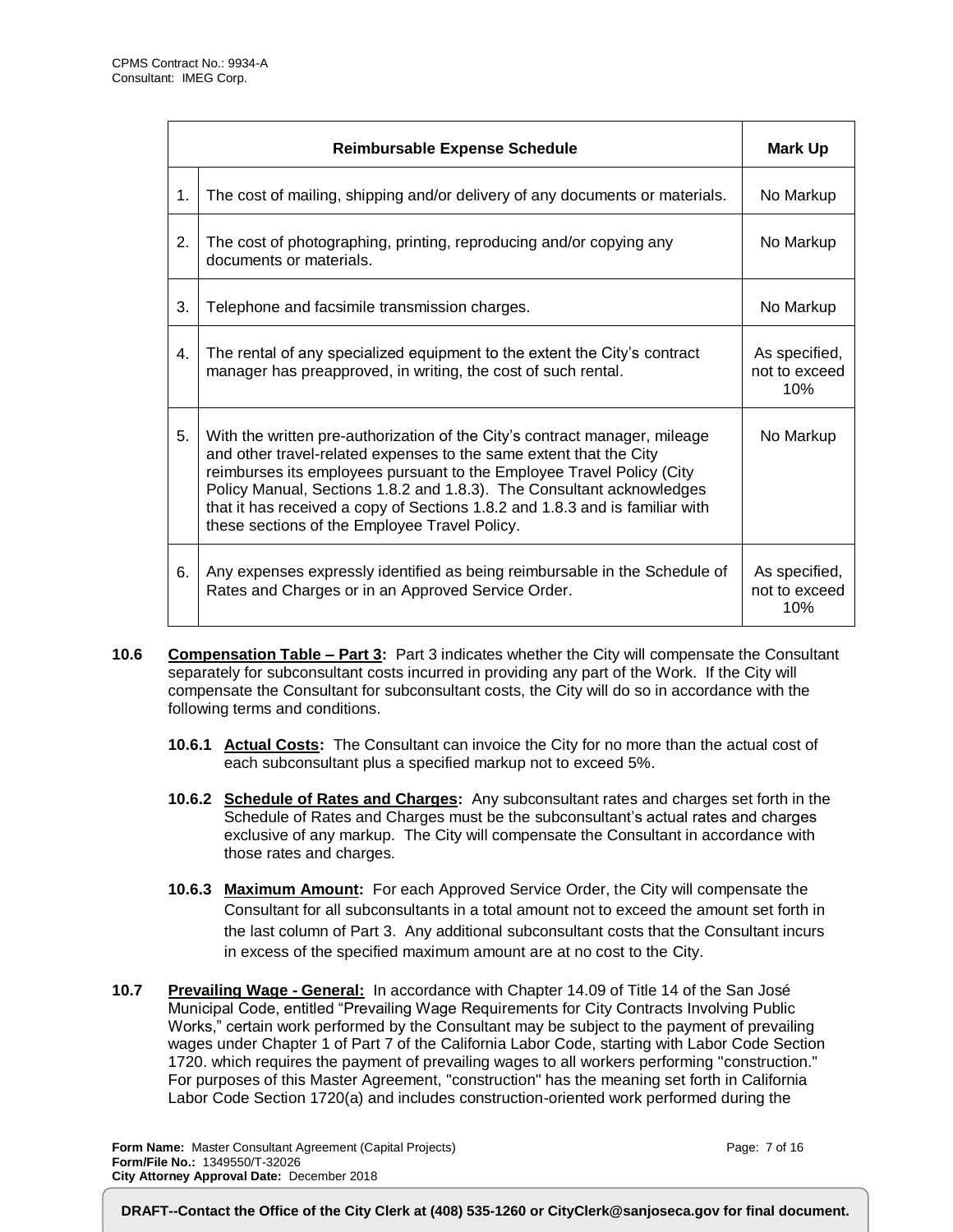design and preconstruction phases, such as inspection, surveying, drilling, trenching, and excavation ("Construction").

- **10.7.1 Prevailing Wage Requirement:** Notwithstanding anything to the contrary in this Master Agreement, the Consultant shall pay, or cause to be paid, the applicable prevailing wage to all workers performing work pursuant to an Approved Service Order if the work is prevailing wage work under the California Labor Code. The applicable prevailing wage shall be the wage rate established by the State Department of Industrial Relations for the applicable job classification.
- **10.7.2 Records:** The Consultant shall maintain, or cause to be maintained, all records documenting the payment of prevailing wages, including, but not limited to, certified payroll records conforming to California Labor Code Section 1776. The Consultant shall maintain these records in accordance with the requirements of Subsection 16.1 of this Master Agreement. The Consultant shall provide to the City, at no cost to the City, a copy of all such records within 10 Business Days of a request for such records by the division of the City responsible for labor compliance.
- **10.7.3 Subcontractors:** The Consultant shall include these provisions in all Subcontractor agreements involving Construction.
- **10.8 Tax Forms Required:** The following are conditions on the City's obligation to process any payment under the Master Agreement or any Approved Service Order:
	- **10.8.1 U.S. Based Person or Entity:** If the Consultant is a U.S. based person or entity, the Consultant acknowledges and agrees that the Consultant is required to provide the City with a properly completed Internal Revenue Service Form W-9 before the City will process payment. If the Consultant is a U.S. based person or entity, but has neither a permanent place of business in California nor is registered with the California Secretary of State to do business in California, the Consultant acknowledges and agrees that the Consultant is required to provide the City with a properly completed California Franchise Tax Board form related to nonresident withholding of California source income.
	- **10.8.2 Non-U.S. Based Person or Entity:** If the Consultant is not a U.S. based person or entity, the Consultant acknowledges and agrees that the Consultant is required to provide the City with the applicable Internal Revenue Service form related to its foreign status and a California Franchise Tax Board form related to nonresident withholding before the City will process payment.

#### **11. INDEMNIFICATION**

- **11.1 Indemnification:** The Consultant will defend, indemnify and hold harmless the City and its officers, employees and agents against all claims, losses, damages, injuries, expenses or liabilities (collectively "Indemnifiable Event") to the extent such Indemnifiable Event arises out of, pertains to, or relates to any of the following: **(a)** the Consultant's negligent performance of any Services, **(b)** any negligent act or omission, recklessness or willful misconduct of the Consultant, any of its subcontractors, anyone directly or indirectly employed by either the Consultant or any of its subcontractors, or anyone that they control, **(c)** any infringement of the patent rights, copyright, trade secret, trade name, trademark, service mark or any other proprietary right of any person(s) caused by the City's use of any Services, deliverables or other items provided by the Consultant pursuant to the requirements of this Master Agreement, or **(d)** any breach of this Master Agreement.
- **11.2** Omitted.

**Form Name:** Master Consultant Agreement (Capital Projects) **Form/File No.:** 1349550/T-32026 **City Attorney Approval Date:** December 2018

Page: 8 of 16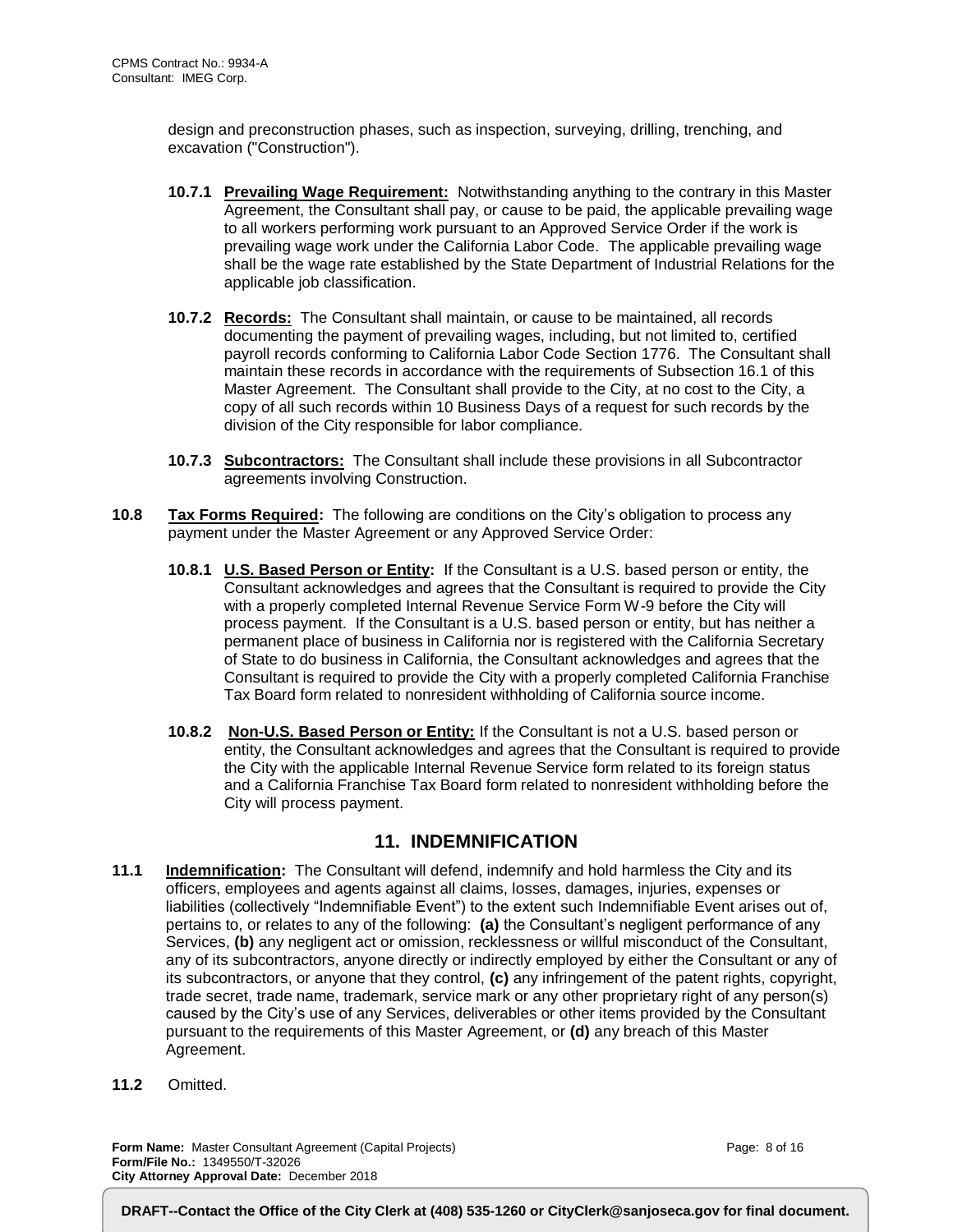- **11.3 Applicable Law/Duty to Defend:** The Consultant's indemnity obligations apply to the maximum extent allowed by law and includes defending the City, its officers, employees and agents as set forth in Section 2778 and 2782.8 of the California Civil Code. Upon the City's written request, the Consultant, at its own expense, must defend any suit or action that is subject to the Consultant's indemnity obligations.
- **11.4 Insurance:** The City's acceptance of any insurance in accordance with Section 12 of this Master Agreement does not relieve the Consultant from its indemnity obligations. The Consultant's indemnity obligations apply whether or not the insurance required by this Master Agreement covers any damages or claims for damages.
- **11.5 Survival:** The Consultant's indemnity obligations survive the expiration or earlier termination of the Master Agreement.

# **12. INSURANCE REQUIREMENTS**

- **12.1 General:** The Consultant shall comply with the insurance requirements set forth in **Exhibit C** for the Master Agreement term.
- **12.2 Documentation:** Before performing any services, the Consultant must submit to the City's designated risk manager ("Risk Manager"), for the Risk Manager's written approval, all documents demonstrating compliance with the requirements of **Exhibit C**.
- **12.3 Changes:** The Risk Manager may amend or waive, in writing, any of the requirements contained in **Exhibit C**.

### **13. OWNERSHIP OF WORK PRODUCT**

- **13.1 Ownership:** The City owns all rights in and to any of the following work product (including electronic equivalents) without restriction or limitation upon their use immediately when and as created by the Consultant or any other person engaged directly or indirectly by the Consultant to perform the Consultant's services pursuant to an Approved Service Order: reports, drawings, plans, data, software, models, elevations, sections, details, schedules, diagrams, specifications, studies, surveys, information, sketches, and documents or other materials developed or discovered (collectively "Work Product").
- **13.2 Copyright:** To the extent permitted by Title 17 of the United States Code, the Work Product is deemed a work for hire and all copyrights in such Work Product are the property of the City. In the event it is ever determined that any Work Product is not a work for hire under United States law, the Consultant hereby assigns to the City all copyrights to such works when and as created.
- **13.3 City's Reuse:** Notwithstanding Subsection 13.1, the City's reuse of any Work Product is subject to California Business and Professions Code Sections 5536.25, 6735, 6735.3, 6735.4 or 8761.2, whichever is applicable.
- **13.4 Consultant's Reuse:** With the Director's prior written consent, the Consultant may retain and use copies of the Work Product for reference and as documentation of experience and capabilities.

# **14. DISCLOSURE OF WORK PRODUCT**

**14.1 Prohibition:** Except as authorized by the Director or as otherwise required by law, the Consultant shall not disclose any of the following to a third party: (a) Work Product, (b) discussions between the City and Consultant, or (c) information prepared, developed or received

**Form Name:** Master Consultant Agreement (Capital Projects) **Form/File No.:** 1349550/T-32026 **City Attorney Approval Date:** December 2018

Page: 9 of 16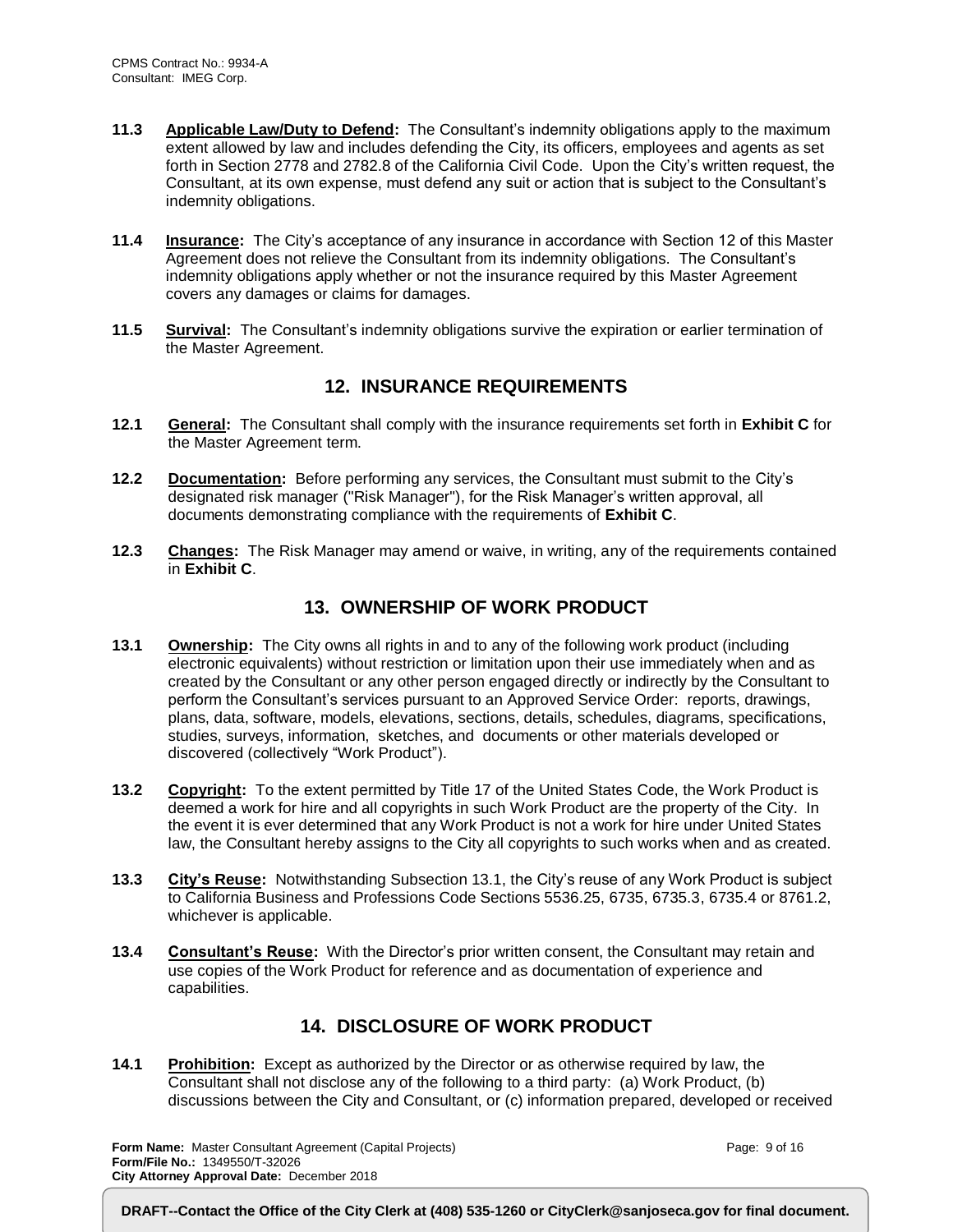by the Consultant or any of its Subcontractors in the course of performing any Work.

- **14.2 Notification:** The Consultant will immediately notify the Director if it is requested by a third party to disclose any Work Product, discussions or information that the Consultant is otherwise prohibited from disclosing.
- **14.3 Limit on Prohibition:** The prohibition in Subsection 14.1 above does not apply to disclosures by and between the Consultant and its Subcontractors that are needed to perform any Work.
- **14.4 Survival:** This Section 14 survives the expiration or earlier termination of this Master Agreement.

# **15. AUDIT/INSPECTION OF RECORDS**

- **15.1 Retention Period:** The Consultant shall retain the following records (collectively "Records") for a minimum of 3 years from the date of the City's final payment to the Consultant under this Master Agreement or for any longer period required by law:
	- All ledgers, books of accounts, invoices, vouchers, canceled checks, and other records relating to the Consultant's charges for performing services, or to the Consultant's expenditures and disbursements charged to the City; and
	- All Work Product and other records evidencing Consultant's performance.
- **15.2 Producing Records:** At any time during the Master Agreement term or during the period of time that the Consultant is required to retain the Records, the City Manager, the Director, the City Attorney, the City Auditor, or a designated representative of any of these officers may request, in writing, production of all or a portion of the Records. The Consultant shall produce the requested Records at City Hall during normal business hours, or at any other location and time mutually agreed upon by the parties. The Consultant shall produce the requested Records at no cost to the City.
- **15.3 State Auditor:** In accordance with Government Code Section 8546.7, the Consultant may be subject to audit by the California State Auditor with regard to the Consultant's performance of this Master Agreement if the compensation if the Maximum Total Compensation exceeds \$10,000.

# **16. NONDISCRIMINATION/NON-PREFERENCE**

**16.1 Prohibition:** The Consultant shall not discriminate against or grant preferential treatment to any person on the basis of race, sex, color, age, religion, sexual orientation, actual or perceived gender identity, disability, ethnicity or national origin. This prohibition applies to recruiting, hiring, demotion, layoff, termination, compensation, fringe benefits, advancement, training, apprenticeship and other terms, conditions, or privileges of employment, subcontracting and purchasing.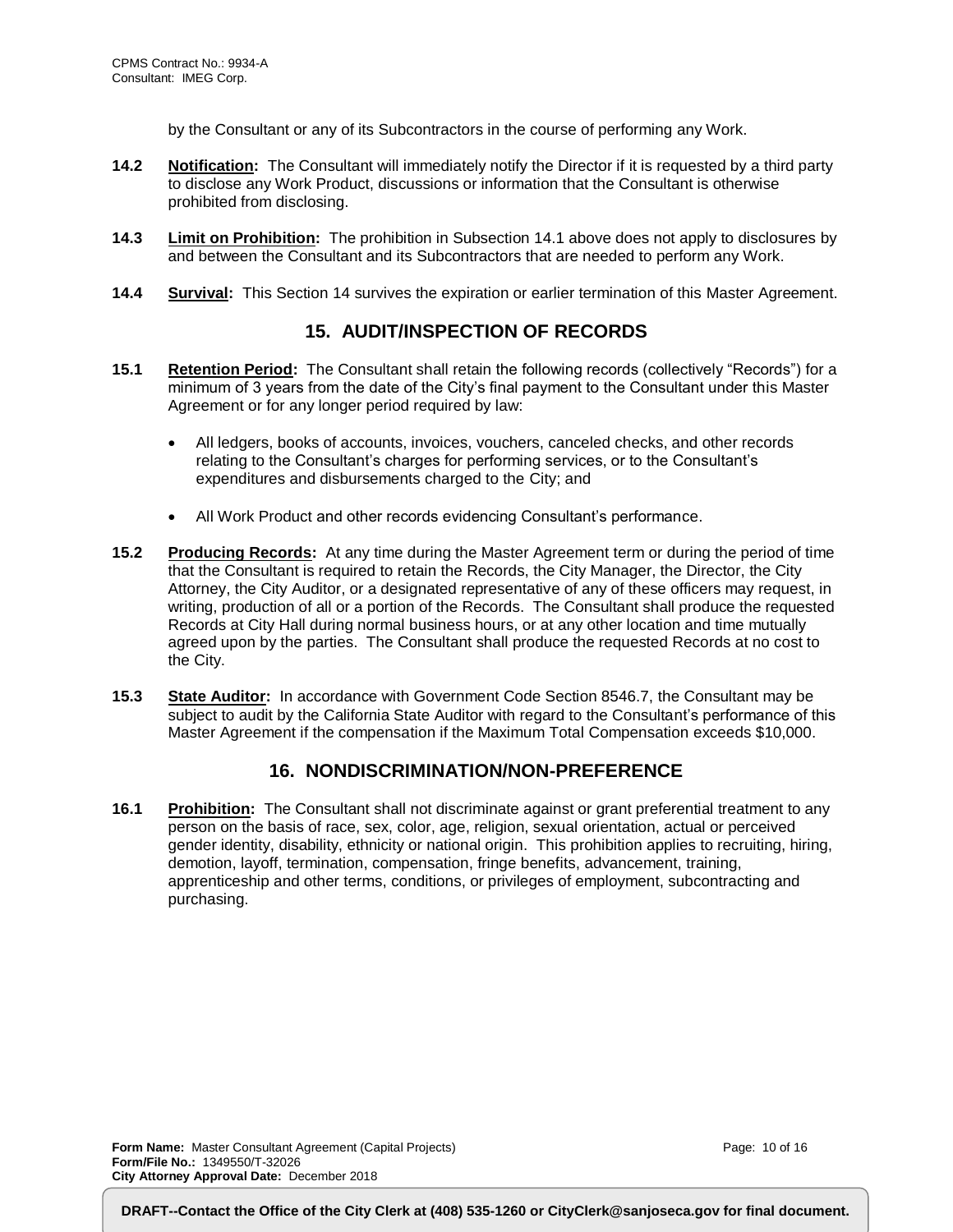- **16.2 Conditions of Prohibition**: The prohibition in Subsection 16.1 is subject to the following conditions:
	- **16.2.1 Reasonable Accommodation:** The prohibition is not intended to preclude the Consultant from providing a reasonable accommodation to a person with a disability.
	- **16.2.2 Compliance Reports:** The City's "Compliance Officer", as defined in Section 4.08.020 of the San José Municipal Code, is responsible for administering this Section 16. The Compliance Officer may require the Consultant to file, and cause any Subcontractor to file, reports demonstrating compliance with this Section 16. Any such reports shall be filed in the form and at such times as the Compliance Officer designates. They shall contain such information, data and/or records as the Compliance Officer determines is needed to show compliance with this provision.
	- **16.2.3 Waiver:** The Compliance Officer may waive any of the requirements of this Section if the Compliance Officer determines that the Consultant has its own nondiscrimination/nonpreference requirements or is bound in the performance of this Master Agreement by the nondiscrimination/nonpreference requirements of another governmental agency, and the nondiscrimination/nonpreference provisions of the Consultant or other governmental agency are substantially the same as those imposed by the City.
	- **16.2.4 Violation:** A violation of the prohibition or any part of this Section 16 constitutes the following: (a) a material breach of this Master Agreement; (b) a misdemeanor violation of Chapter 4.08 of the San José Municipal Code; and (c) a ground for debarment in accordance with Chapter 4.10 of the San José Municipal Code.
- **16.3 Subcontracts:** The Consultant shall include the requirements of this Section in each subcontract that it enters into in furtherance of this Master Agreement.

# **17. CONFLICT OF INTEREST**

- **17.1 General:** The Consultant represents that it is familiar with the local and state conflict of interest laws, and agrees to comply with those laws in performing this Master Agreement. The Consultant certifies that, as of the Contract Date, it was unaware of any facts constituting a conflict of interest or creating an appearance of a conflict of interest. The Consultant shall avoid all conflicts of interest or appearances of conflicts of interest in performing this Master Agreement. The Consultant has the obligation of determining if the manner in which it performs any part of this Master Agreement results in a conflict of interest or an appearance of a conflict of interest, and shall immediately notify the City in writing if it becomes aware of any facts giving rise to a conflict of interest or the appearance of a conflict of interest.
- **17.2 Filing Form 700:** In accordance with the California Political Reform Act (Government Code Section81000 et seq.), the Consultant shall cause each person performing services under this Master Agreement, and identified in Attachment B of an Approved Service Order as having to file a Form 700 to do each of the following:
	- Disclose the categories of economic interests in Form 700 as required by the Director;
	- Complete and file the Form 700 no later than 30 calendar days after the date the person begins performing services under the Approved Service Order and all subsequent Form 700s in conformance with the requirements specified in the California Political Reform Act; and

**Form Name:** Master Consultant Agreement (Capital Projects) **Form/File No.:** 1349550/T-32026 **City Attorney Approval Date:** December 2018

Page: 11 of 16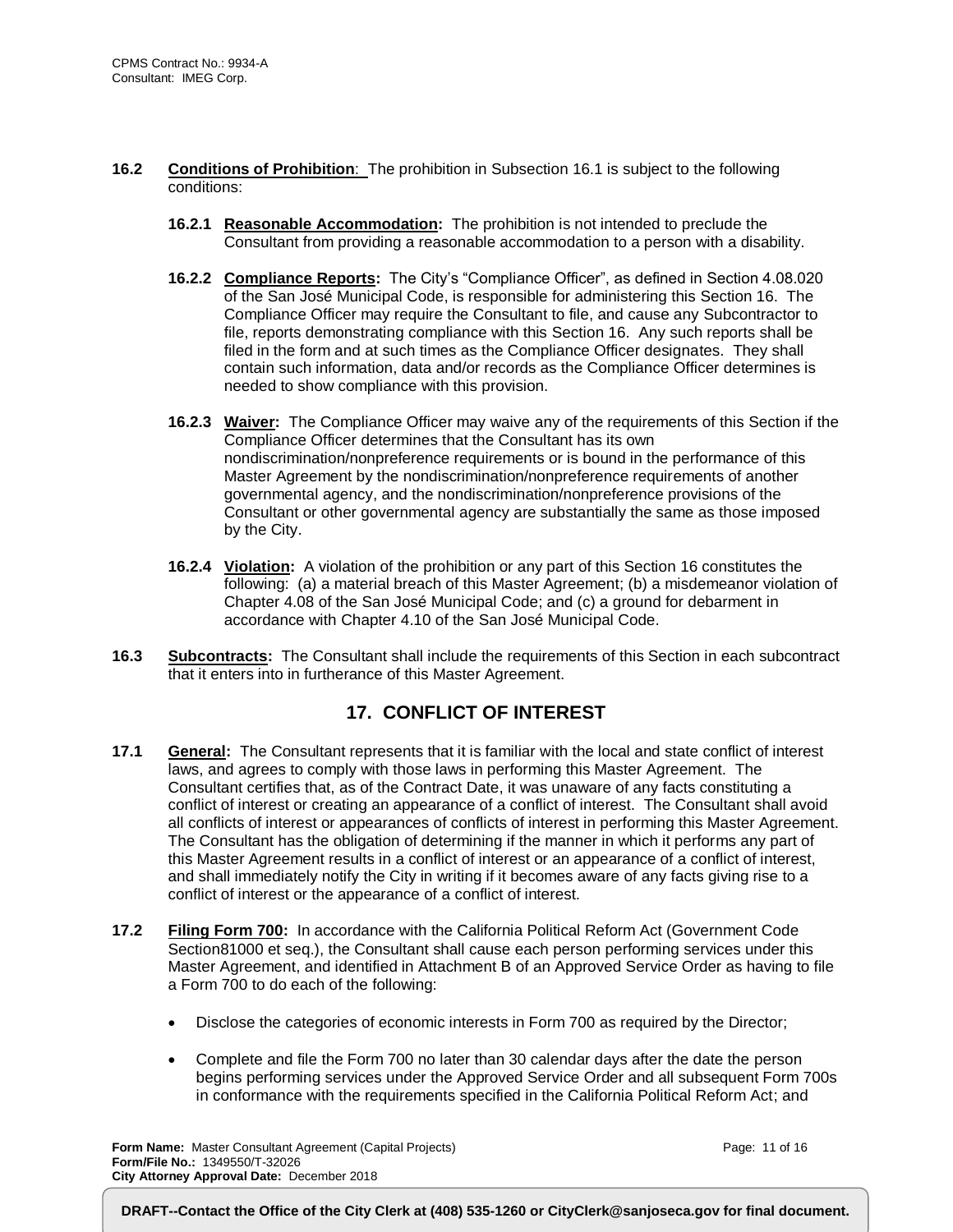- File the original Form 700 with the City's Clerk with a copy submitted to the Director.
- **17.3 Future Services:** The Consultant acknowledges each of the following with regard to performing future services for the City:
	- The Consultant's performance of Work in an Approved Service Order may create an actual or appearance of a conflict of interest with regard to the Consultant performing or participating in the performance of some related *future* services, particularly when the Work in an Approved Service Order comprises one element or aspect of a multi-phase process or project;
	- Such an actual or appearance of a conflict of interest would be a ground for the City to disqualify the Consultant from performing or participating in the performance of such future services; and
	- The Consultant is solely responsible for considering what potential conflicts of interest, if any, performing Work in an Approved Service Order might have on its ability to obtain contracts to perform future services.
- **17.4 Violations:** The Consultant's violation of Subsections 17.1 or 17.2 above is a material breach.

#### **18. ENVIRONMENTALLY PREFERABLE PROCUREMENT POLICY**

- **18.1 General:** The Consultant shall perform its obligations under this Master Agreement in conformance with City Council Policy 1-19, entitled "Prohibition of City Funding for Purchase of Single serving Bottled Water," and City Council Policy 4-6, entitled "Environmentally Preferable Procurement Policy."
- **18.2 Prohibition of City Funding for Purchase of Single Serving Bottled Water:** The City's policy is that City funds should not be used for the purchase of single-serving bottled water except for any of the following:
	- Public safety emergencies, investigations and extended deployments or activation of the Office of Emergency Services;
	- Situations where there is a high risk of cross-contamination with non-potable water; or
	- Situations where there are no reasonable alternatives to bottled water, such as large public events and when large quantities of water need to be distributed for health and safety reasons.

An invoice seeking reimbursement from City for the cost of single-serving bottled water under one of the above exceptions must be accompanied by a waiver form provided by the City and signed by the Director.

- **18.3 Environmentally Preferable Procurement Policy:** The Environmentally Preferable Procurement Policy, along with a brief policy description, is located on the City's website at the following link: [http://www.sanjoseca.gov/?nid=1774.](http://www.sanjoseca.gov/?nid=1774) Environmental procurement policies and activities related to the completion of any Work will include, whenever practicable, but are not limited to:
	- The use of recycled and/or recyclable products in daily operations (i.e. 30%, 50%, 100% PCW paper, chlorine process free, triclosan free hand cleaner, etc.);
	- The use of energy-star compliant equipment;

**Form Name:** Master Consultant Agreement (Capital Projects) **Form/File No.:** 1349550/T-32026 **City Attorney Approval Date:** December 2018

Page: 12 of 16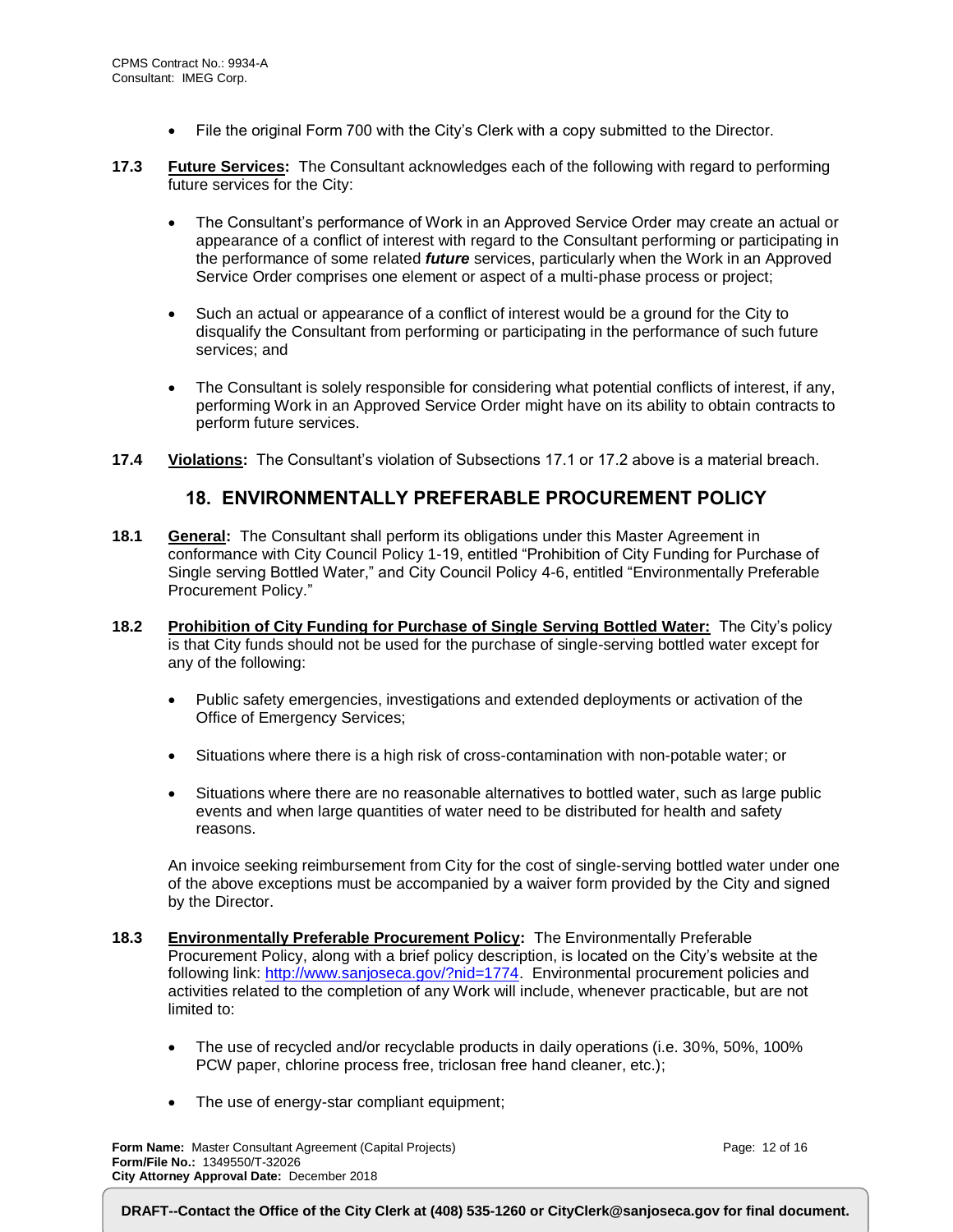- The use of alternative fuel and hybrid vehicles, and implementation of protocols aimed at increasing the efficiency of vehicle operation;
- The implementation of internal waste reduction and reuse protocol(s); and
- Water and resource conservation activities within facilities, including bans on individual serving bottled water and the use of compostable food service products.

#### **19. TERMINATION**

- **19.1 For Convenience:** The Director may terminate this Master Agreement and/or any Approved Service Order(s) at any time and for any reason by giving the Consultant written notice of the termination. The written notice must set forth the effective date of the termination, which must be at least 7 Business Days' after the date of the written notice.
- **19.2 For Cause:** The Director may terminate this Master Agreement and/or any Approved Service Order(s) immediately upon written notice for any material breach by the Consultant. If the Director terminates the Master Agreement and/or any Approved Service Order(s) for cause and obtains the same services from another consultant at a greater cost, the Consultant is responsible for such excess cost in addition to any other remedies available to the City.
- **19.3 Delivery of Work:** If the Director terminates the Master Agreement and/or any Approved Service Order(s) – whether for convenience or for cause – the Director has the option of requiring the Consultant to provide to the City any finished or unfinished Work Product prepared by the Consultant up to the date of Consultant's receipt of the written notice of termination.
- **19.4 Compensation:** The City will pay the Consultant the reasonable value of Work satisfactorily rendered by the Consultant to the City up to the date of Consultant's receipt of the written notice of termination. For Work to be "satisfactorily rendered," the Director must determine that the Consultant provided the Work in accordance with the terms and conditions of this Master Agreement and/or any applicable Approved Service Order. The Director will determine the reasonable value of satisfactorily rendered Work based on the Schedule of Rates and Charges and the Compensation Table attached to the appropriate Approved Service Order.
- **19.5 Receipt of Notice:** For purposes of this provision, the Consultant's receipt of the written notice of termination will be determined based on the date of actual receipt or based on Subsection 20.2 below, whichever occurs first.

# **20. NOTICES**

- **20.1 Manner of Giving Notice:** All notices and other communications required by this Master Agreement must be in writing, and must be made via e-mail, personal service or United States mail, postage prepaid.
- **20.2 When Effective:** A notice or other communication that is e-mailed is effective when sent provided the sender receives an acknowledgement from the intended recipient (e.g. return receipt, return e-mail, or other written acknowledgement). A notice or other communication that is personally serviced is effective when personally delivered. A notice or other communication that is mailed is effective 3 Business Days after deposit in the United States mail.
- **20.3 To Whom Given:** All notices and other communications between the parties regarding a specific Approved Service Order must be given to the contract managers identified in the Approved Service Order. All notices and other communications between the parties regarding the Master

**Form Name:** Master Consultant Agreement (Capital Projects) **Form/File No.:** 1349550/T-32026 **City Attorney Approval Date:** December 2018

Page: 13 of 16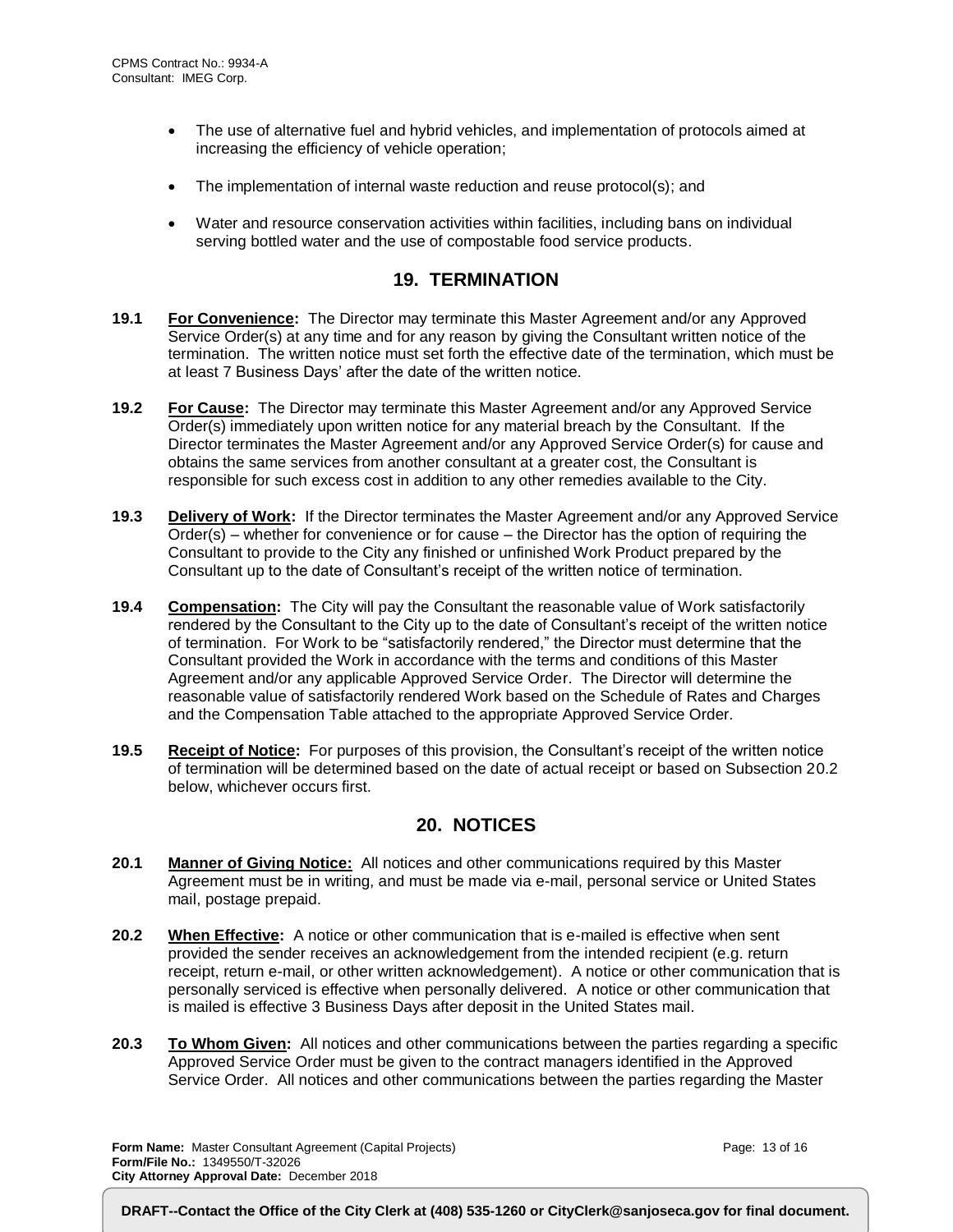Agreement must be given to the individuals identified below using the appropriate contact information for giving notice:

| To the City:       | City of San José<br>Department of Public Works,<br>Attn: Huimin Mu<br>200 East Santa Clara Street, 6th Floor<br>San Jose, CA 95113<br>(408) 535-6888<br>Huimin.Mu@sanjoseca.gov |
|--------------------|---------------------------------------------------------------------------------------------------------------------------------------------------------------------------------|
| To the Consultant: | IMEG Corp.<br>Attn: Ryan Sprangers<br>160 Pine Street Suite 350<br>San Francisco, CA 94111<br>(415) 660-9853<br>Ryan.P.Sprangers@imegcorp.com                                   |

**20.4 Changing Contact Information:** Either party may change its contact information for receiving written notices and communications regarding the Master Agreement by providing notice of such change to the other party pursuant to this Section 20.

# **21. MISCELLANEOUS**

- **21.1 Gifts Prohibited:** The Consultant represents that it is familiar with Chapter 12.08 of the San José Municipal Code, which generally prohibits a City officer or designated employee from accepting any gift. The Consultant shall not offer any City officer or designated employee any gift prohibited by Chapter 12.08. The Consultant's violation of this Subsection 21.1 is a material breach.
- **21.2 Disqualification of Former Employees:** The Consultant represents that it is familiar with Chapter 12.10 of the City's Municipal Code, which generally prohibits a former City officer and former designated employee from providing services to the City connected with his/her former duties or official responsibilities. The Consultant shall not use either directly or indirectly any officer, employee or agent to perform any services if doing so would violate Chapter 12.10. The Consultant's violation of this Subsection 21.2 is a material breach.
- **21.3 Waiver of a Violation:** The City's waiver of any violation of this Master Agreement by the Consultant is not a waiver of any other violation by the Consultant.
- **21.4 Acceptance of Services Not a Waiver:** The City's acceptance of any service or deliverable is not a waiver or release of any professional duty of care applicable to such service or deliverable, or of any right of indemnification, any insurance requirements, or any other term or condition of this Master Agreement.
- **21.5 Compliance with Laws:** The Consultant shall perform all services consistent with all applicable federal, state and local laws, ordinances, codes and regulations. This obligation is not limited in any way by the Consultant's obligation to comply with any specific law, ordinance, code or regulation set forth elsewhere in this Master Agreement.
- **21.6 Business Tax:** The Consultant represents and warrants that it currently has a City business tax certificate or exemption, if qualified, and will maintain such certificate or exemption for the Master Agreement term.
- **21.7 Assignability:** Except to the extent this Master Agreement authorizes the Consultant to use

**Form Name:** Master Consultant Agreement (Capital Projects) **Form/File No.:** 1349550/T-32026 **City Attorney Approval Date:** December 2018

Page: 14 of 16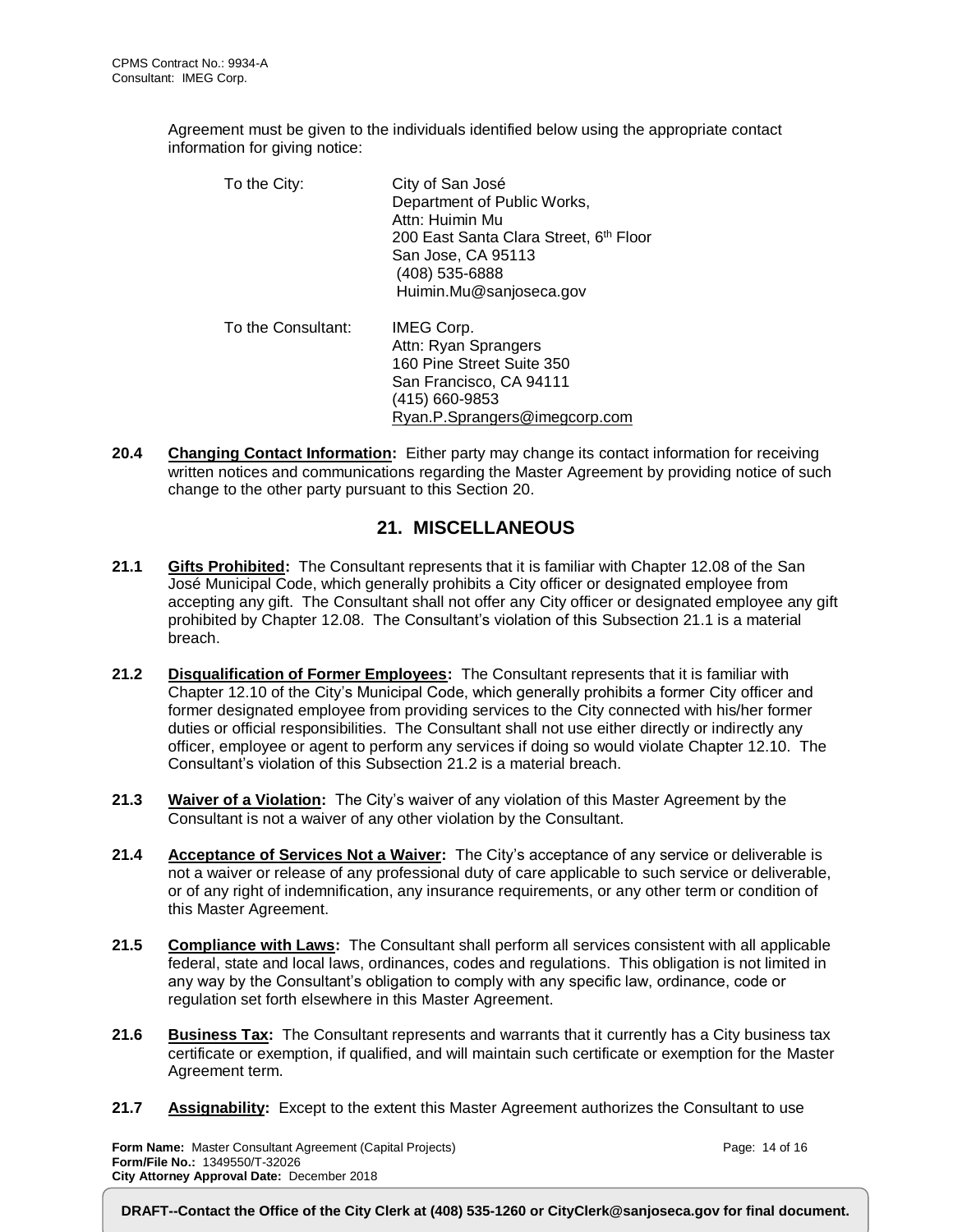Subcontractors, the Consultant shall not assign any part of this Master Agreement without the Director's prior written consent. The Director, at the Director's discretion, may terminate this Master Agreement if a violation of this provision occurs.

- **21.8 Governing Law:** California law governs the construction and enforcement of this Master Agreement.
- **21.9 Disputes:** Any litigation resulting from this Master Agreement will be filed in and resolved by a federal or state court in California.
- **21.10 Survival of Provisions:** If a court finds any part of this Master Agreement unenforceable, all other parts shall remain enforceable.
- **21.11 Headings:** The section and exhibit headings are for convenience only and are not to be used in its construction.
- **21.12 Use of Electronic Signatures**: Unless otherwise prohibited by law or City policy, the parties agree that an electronic copy of a signed contract, or an electronically signed contract, has the same force and legal effect as a contract executed with an original ink signature. The term "electronic copy of a signed contract" refers to a writing as set forth in Evidence Code Section 1550. The term "electronically signed contract" means a contract that is executed by applying an electronic signature using technology approved by the City.

| ///                     |
|-------------------------|
| ///                     |
|                         |
| $^{\prime\prime\prime}$ |
| ///                     |
| $^{\prime\prime\prime}$ |
| $^{\prime\prime\prime}$ |
| $^{\prime\prime\prime}$ |
| ///                     |
| ///                     |
|                         |

///

Page: 15 of 16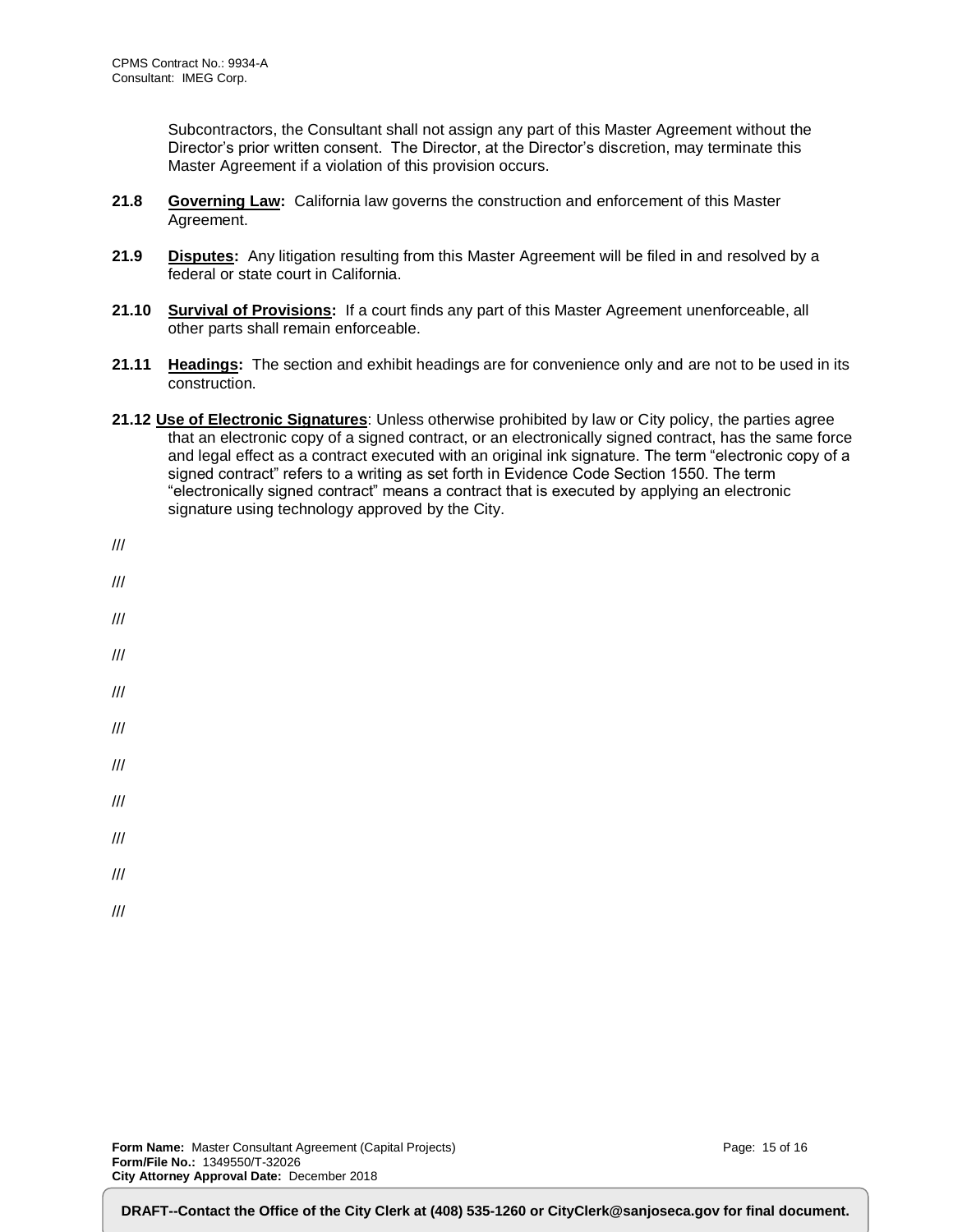**IN WITNESS WHEROF, the City and Consultant have caused this Master Agreement to be executed by their respective duly authorized representatives as follows.**

**NOTE:** The Consultant must make one of the following representations by placing its initials in the space provided. **The City will not process the Master Agreement unless the Consultant has initialed one of the provisions**.

- The Consultant certifies that the Consultant has a permanent place of business in California or is registered with the California Secretary of State to do business in California. The Consultant will file a California tax return and withhold on payments of California source income to nonresidents when required. If the Consultant ceases to have a permanent place of business in California or ceases to do any of the above, the Consultant will promptly notify the City at the address specified in Subsection 20.3 of this Master Agreement.
- Or

If the Consultant is unable to make the above certification, the Consultant acknowledges and agrees to provide the City with the applicable tax forms issued by the Internal Revenue Service and California Franchise Tax Board, as applicable, as specified in Section 10.9 of this Master Agreement.

|      | City of San José                                                                                           | <b>Consultant</b>                                  |      |
|------|------------------------------------------------------------------------------------------------------------|----------------------------------------------------|------|
| By _ |                                                                                                            |                                                    |      |
|      | Name: Toni J. Taber<br>Date<br>Title: City Clerk                                                           | Name: Ryan Sprangers<br>Title: Associate Principal | Date |
|      | Approval as to Form (City Attorney):                                                                       |                                                    |      |
|      | Form Approved by the Office of the City<br><b>Attorney</b>                                                 | Name:<br>Title:                                    | Date |
|      | (Maximum Total Compensation is \$100,000 or less, and<br>standard provisions of the form are not altered.) |                                                    |      |
| IX   | Approved as to Form:                                                                                       |                                                    |      |

\_\_\_\_\_\_\_\_\_\_\_\_\_\_\_\_\_\_\_\_\_\_\_\_\_\_\_\_\_\_\_\_\_\_\_\_ [Sr.] Deputy City Attorney Date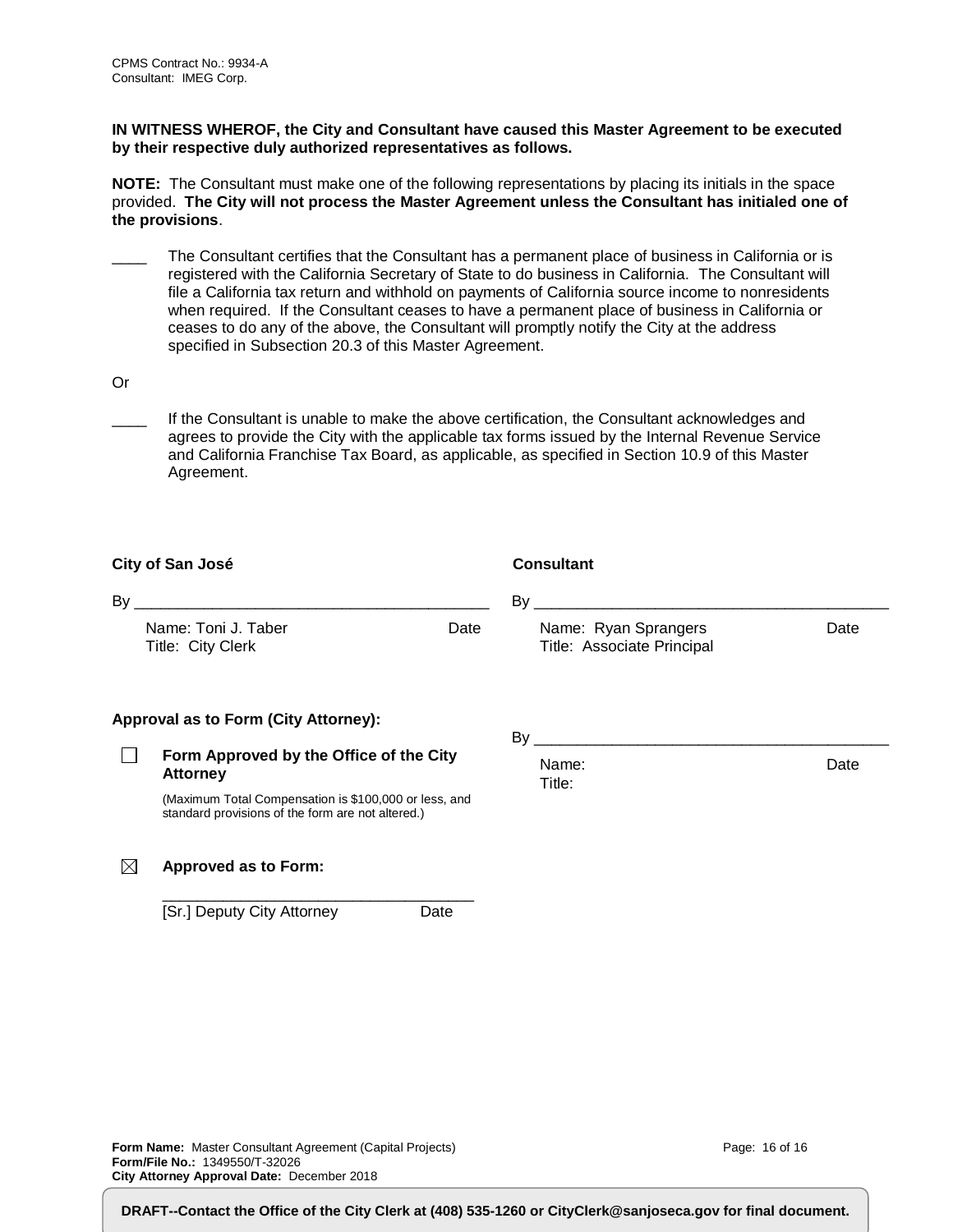#### Exhibit A Master City of San José Consultant Agreement Approved Service Order Form (Capital Projects)

|     |                                                                                                                                                                                                                                                                                                               | <b>Cover Page</b>          |     |                                  |                               |
|-----|---------------------------------------------------------------------------------------------------------------------------------------------------------------------------------------------------------------------------------------------------------------------------------------------------------------|----------------------------|-----|----------------------------------|-------------------------------|
| 1а. | CPMS Contract No.: 9934-A                                                                                                                                                                                                                                                                                     |                            | 1B. | AC Contract No.: [Insert AC No.] |                               |
| 2.  | Approved Service Order No. [Insert Number]                                                                                                                                                                                                                                                                    |                            |     |                                  |                               |
| 3.  | Consultant's Name: IMEG Corp. ("Consultant")                                                                                                                                                                                                                                                                  |                            |     |                                  |                               |
| 4.  | Project Name: [Insert Name of Project for which Consultant will provide services] ("Project")                                                                                                                                                                                                                 |                            |     |                                  |                               |
| 5.  | Project Location: [Insert the location of the Project, if applicable]                                                                                                                                                                                                                                         |                            |     |                                  |                               |
| 6.  | The Consultant and the City will implement this Approved Service Order in accordance with the Master Agreement, this cover page<br>and Attachments "A" (Tasks), "B" (Terms and Conditions), "C" (Compensation Table), and "D" (Schedule of Specific Services) which<br>are incorporated herein by references. |                            |     |                                  |                               |
| 7.  | Budget/Fiscal:                                                                                                                                                                                                                                                                                                |                            |     |                                  |                               |
|     | a. Current unencumbered amount in Master Agreement:                                                                                                                                                                                                                                                           |                            |     |                                  | \$                            |
|     | Maximum Service Order Compensation for this Approved Service Order:<br>b.                                                                                                                                                                                                                                     |                            |     |                                  | \$                            |
|     | c. New unencumbered balance in Master Agreement $(7.a - 7.b)$ :                                                                                                                                                                                                                                               |                            |     |                                  | \$                            |
|     | d. Appropriation Certification: I certify that an unexpended appropriation in the amount of the Maximum Service Order<br>Compensation is available in the following fund(s) and that such fund(s) will be encumbered to pay for this Approved Service<br>Order.                                               |                            |     |                                  |                               |
|     | Fund: $\frac{1}{2}$                                                                                                                                                                                                                                                                                           | Appn: ____________         |     |                                  | Amount: \$______________      |
|     | Fund: ___________                                                                                                                                                                                                                                                                                             | Appn: ____________         |     |                                  | Amount: \$_______________     |
|     | Fund: ______________                                                                                                                                                                                                                                                                                          | Appn: _____________        |     |                                  | Amount: \$                    |
|     |                                                                                                                                                                                                                                                                                                               |                            |     |                                  | Date:<br><u>and the state</u> |
| 8.  | <b>Division Analyst Approval:</b>                                                                                                                                                                                                                                                                             |                            |     |                                  | Date:                         |
| 9.  | <b>Consultant Approval:</b>                                                                                                                                                                                                                                                                                   |                            |     |                                  | Date:                         |
| 10. | Approval as to Form (City Attorney):                                                                                                                                                                                                                                                                          |                            |     |                                  |                               |
|     | Service Order Form Approved by the Office of the City Attorney                                                                                                                                                                                                                                                |                            |     |                                  |                               |
|     | (Maximum Service Order Compensation is \$100,000 or less, and the provisions of the service order form are not altered.)                                                                                                                                                                                      |                            |     |                                  |                               |
|     | Approved as to Form:<br>$\mathsf{L}$                                                                                                                                                                                                                                                                          |                            |     |                                  | Date:                         |
|     |                                                                                                                                                                                                                                                                                                               | (Sr.) Deputy City Attorney |     |                                  |                               |
| 11. | <b>City Director Approval:</b>                                                                                                                                                                                                                                                                                |                            |     |                                  | Date:                         |

**Form Name:** Master Consultant Agreement (Capital Projects) Exhibit A: Approved Service Order Form **Form/File No.:** 1349550/T-32026

Page: 1 of 5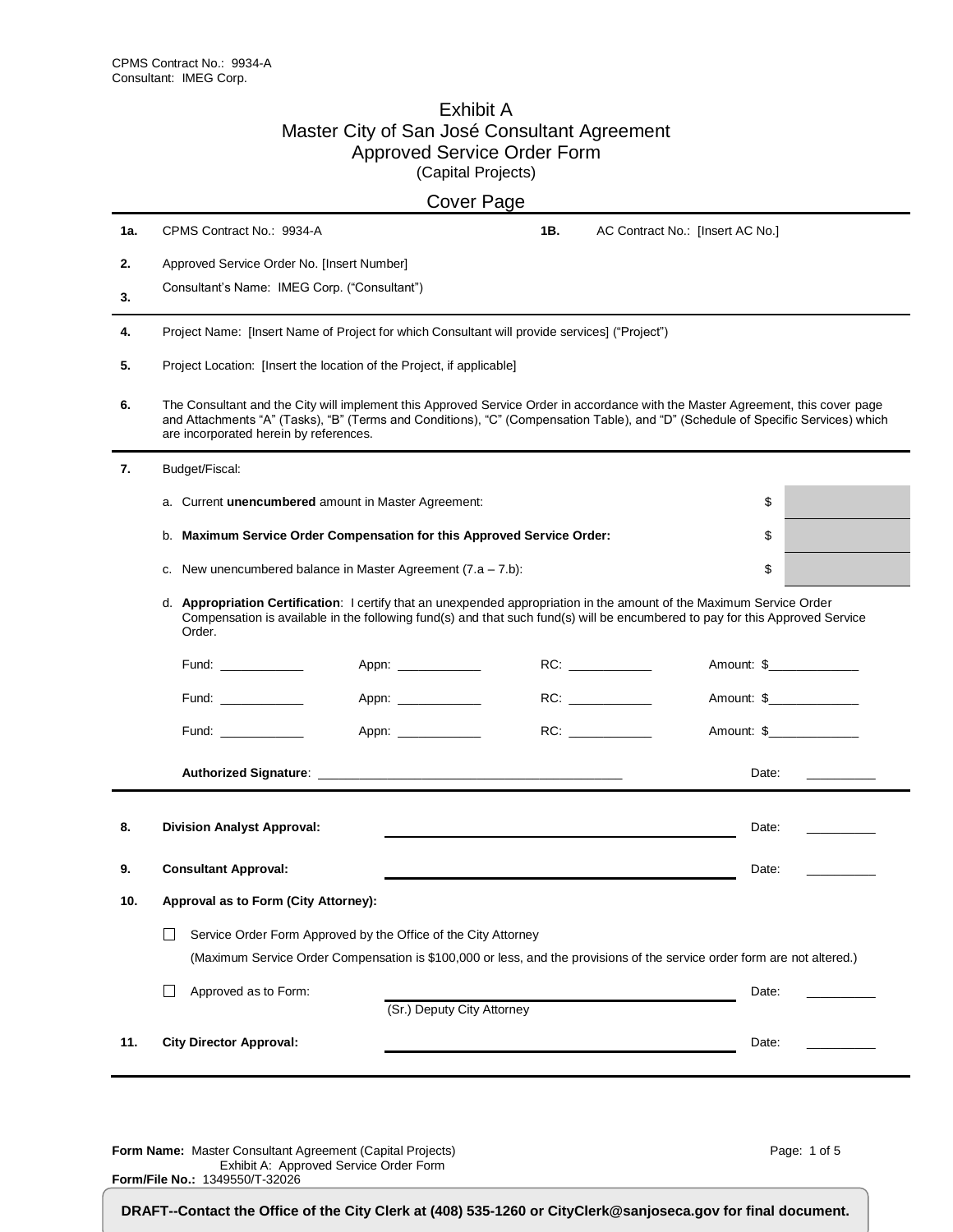# Attachment A: Tasks

The Consultant shall provide the services and deliverables set forth in this **Attachment A**. The Consultant shall provide all services and deliverables required by this **Attachment A** to the satisfaction of the City's contract manager.

**General Description of Project for which Consultant will Provide Services:** [Insert a general project description to provide context for the tasks.]

**\_\_\_\_\_\_\_\_\_\_\_\_\_\_\_\_\_\_\_\_\_\_\_\_\_\_\_\_\_\_\_\_\_\_\_\_\_\_\_\_\_\_\_\_\_\_\_\_\_\_\_\_\_\_\_\_\_\_\_\_\_\_\_\_\_\_\_\_\_\_\_\_\_\_\_\_\_\_\_\_\_\_\_\_**

**Task No. 1:** [Insert title of deliverable.]

- **A. Services:** [Insert a description of the services required to perform or develop the deliverable. See the instructions for a sample list of questions that should be answered by the description.]
- **B. Deliverable:** [Insert a description of the deliverable.]
- **C. Completion Time:** The Consultant must complete the services and deliverable for this task in accordance with whichever one of the following time is marked:

 $\Box$ On or before the following date:  $\Box$ 

 $\Box$ On or before \_\_\_\_ Business Days from \_\_\_\_\_\_\_\_\_\_\_\_\_\_\_\_\_\_\_\_\_\_\_\_\_\_\_\_\_\_\_\_\_\_\_\_\_\_\_.

**Task No. 2:** [Insert title of deliverable.]

- **A. Services:** [Insert a description of the services required to perform or develop the deliverable. See the instructions for a sample list of questions that should be answered by the description.]
- **B. Deliverable:** [Insert a description of the deliverable.]
- **C. Completion Time:** The Consultant must complete the services and deliverable for this task in accordance with whichever one of the following time is marked:

 $\Box$ On or before the following date: \_\_\_\_\_\_\_\_\_\_\_\_\_\_\_\_\_\_\_\_\_\_\_\_\_\_\_\_\_\_\_\_\_.

 $\Box$ On or before \_\_\_\_ Business Days from \_\_\_\_\_\_\_\_\_\_\_\_\_\_\_\_\_\_\_\_\_\_\_\_\_\_\_\_\_\_\_\_\_\_\_\_\_\_\_.

**Task No. 3:** [Insert title of deliverable.]

- **A. Services:** [Insert a description of the services required to perform or develop the deliverable. See the instructions for a sample list of questions that should be answered by the description.]
- **B. Deliverable:** [Insert a description of the deliverable.]
- **C. Completion Time:** The Consultant must complete the services and deliverable for this task in accordance with whichever one of the following time is marked:

| On or before the following date: |  |
|----------------------------------|--|
|----------------------------------|--|

 $\Box$ On or before \_\_\_\_ Business Days from \_\_\_\_\_\_\_\_\_\_\_\_\_\_\_\_\_\_\_\_\_\_\_\_\_\_\_\_\_\_\_\_\_\_\_\_\_\_\_.

**Form Name:** Master Consultant Agreement (Capital Projects) Exhibit A: Approved Service Order Form **Form/File No.:** 1349550/T-32026

Page: 2 of 5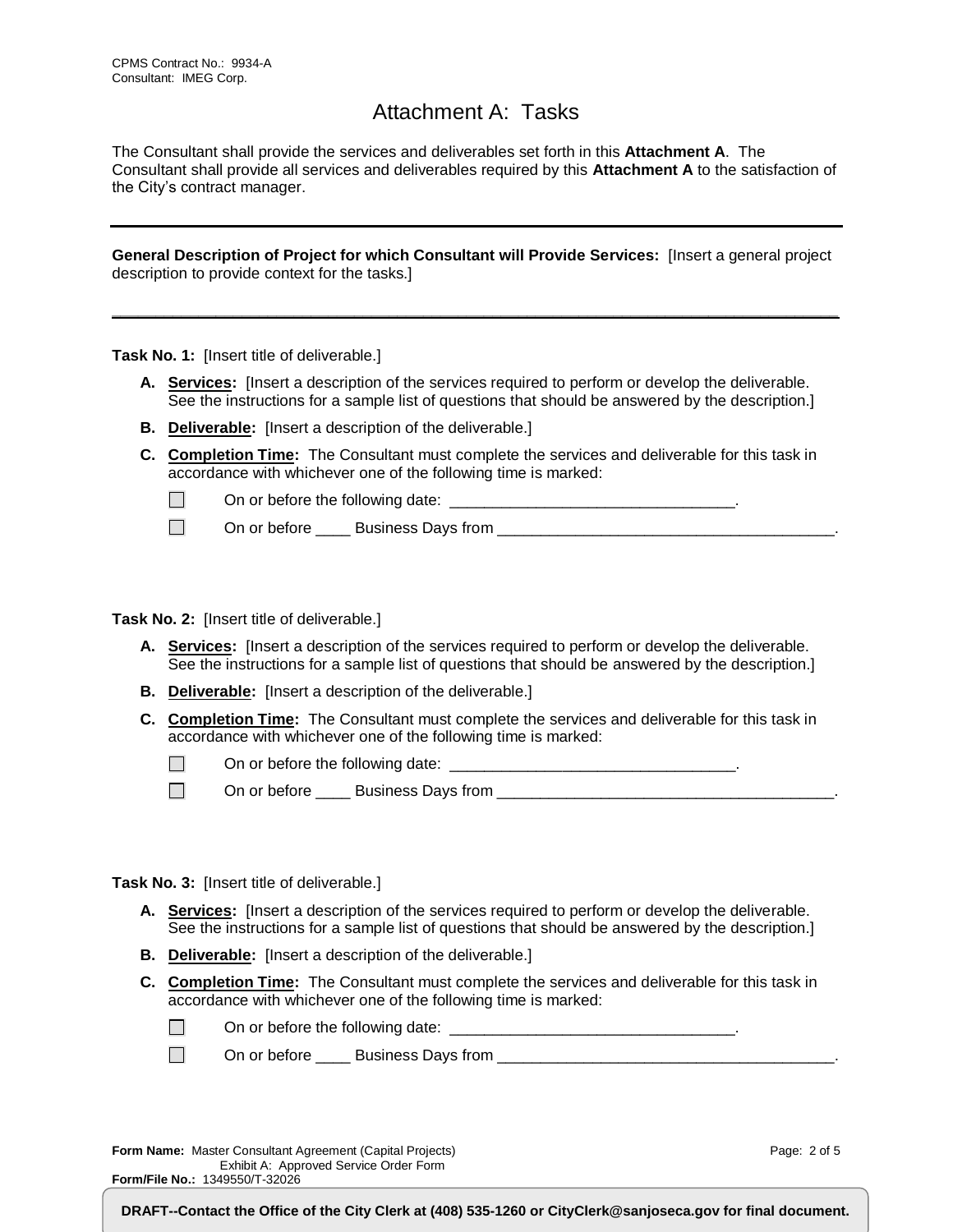# Attachment B: Terms and Conditions

**1. City's Contract Manager:** The City's contract manager for this Approved Service Order is:

| Name:       | Phone No.: |
|-------------|------------|
| Department: | E-mail:    |
| Address:    |            |

**2. Consultant's Contract Manager and Other Staffing:** Identified below are the following: (a) the Consultant's contract manager for this Approved Service Order, and (b) the Consultant(s) and/or employee(s) of the Consultant who will be principally responsible for providing the services and deliverables. *If an individual identified below does not have a current Form 700 on file with the City Clerk for a separate agreement with the City, and is required to file a Form 700, the Consultant must comply with the requirements of Subsection 17.2 of the Master Agreement, entitled "Filing Form 700."*

|                                      |             | <b>Required to File Form 700?</b>                  |                            |    |
|--------------------------------------|-------------|----------------------------------------------------|----------------------------|----|
| <b>Consultant's Contract Manager</b> |             | <b>Yes</b><br><b>Already Filed</b><br>(Date Filed) | Yes<br><b>Need to File</b> | No |
| Name:                                | Phone No.:  |                                                    |                            |    |
| Address:                             | E-mail:     |                                                    |                            |    |
| <b>Other Staffing</b>                |             |                                                    |                            |    |
| Name:                                | Assignment: |                                                    |                            |    |
| 1.                                   |             |                                                    |                            |    |
| 2.                                   |             |                                                    |                            |    |
| 3.                                   |             |                                                    |                            |    |

**Form/File No.:** 1349550/T-32026

DRAFT--Contact the Office of the City Clerk at (408) 535-1260 or CityClerk@sanjoseca.gov for final document.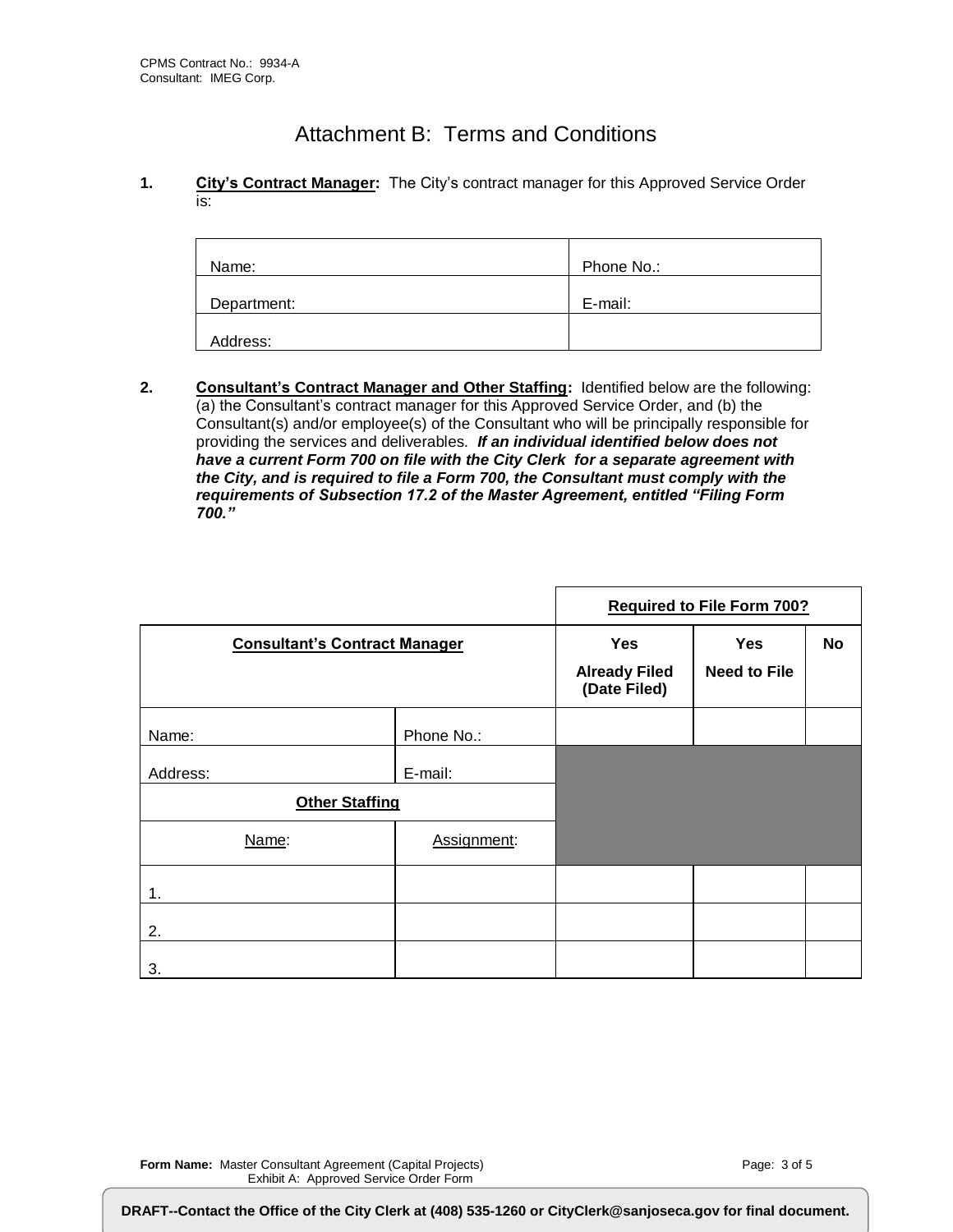- **3. Subconsultants:** Whichever of the following is marked applies to this Approved Service Order:
	- $\Box$ The Consultant can *not* use any subconsultants.

 $\Box$ The Consultant can use the following subconsultants to assist in providing the required services and deliverables:

| <b>Subconsultant's Name</b> | <b>Area of Work</b> |
|-----------------------------|---------------------|
| 1.                          |                     |
| 2.                          |                     |
| 3.                          |                     |

**4. Reimbursable Expenses:** If the Compensation Table set forth in **Attachment C** of this Approved Service Order states that the City will reimburse the Consultant for expenses, then only the expenses identified in Subsection 10.5.3 of the Master Agreement are Reimbursable Expenses unless the following box is marked and additional reimbursable expenses are set forth:

In addition to the expenses identified in Subsection 10.5.3 of the Master Agreement, the following expenses are Reimbursable Expenses:

| <b>Additional Reimbursable Expense(s)</b> | Mark-up |
|-------------------------------------------|---------|
|                                           |         |
|                                           |         |
|                                           |         |

**Notwithstanding the foregoing, any additional reimbursable expense(s) set forth in the above table will be disregarded if the Compensation Table states that the City will** *not* **reimburse the Consultant for any expenses.**

**Form Name:** Master Consultant Agreement (Capital Projects) Exhibit A: Approved Service Order Form

**Form/File No.:** 1349550/T-32026

 $\Box$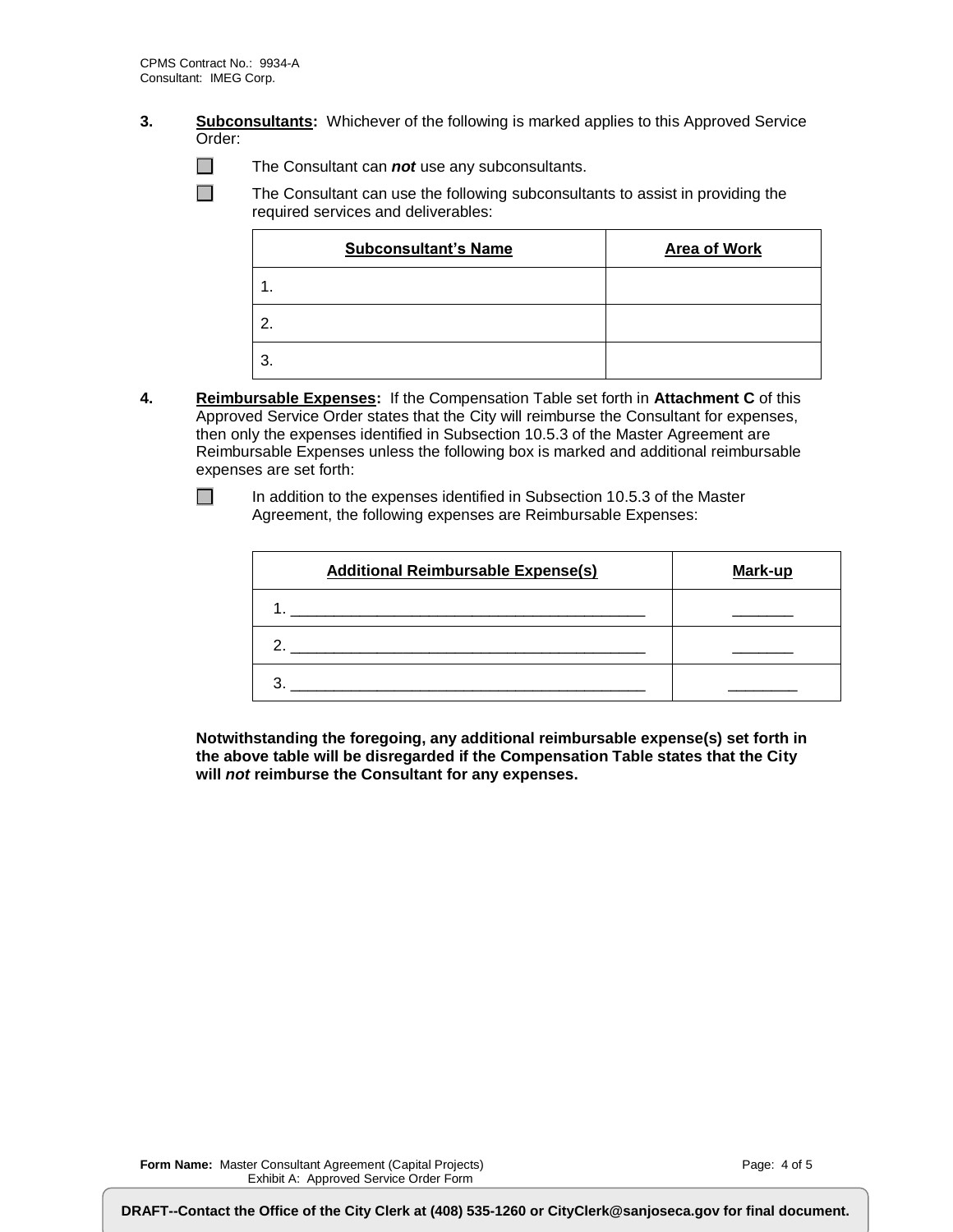# **Attachment C: Compensation Table**

The City will compensate the Consultant for providing the services and deliverables set forth in **Attachment A** in accordance this Compensation Table. This Compensation Table is subject to the terms and conditions set forth in the Master Agreement, including without limitation Section 10 of the Master Agreement.

| Part 1 - Compensation for Services and Deliverables                                                                                  |                              |                            |                                |                                                                          |                                                                |              |  |
|--------------------------------------------------------------------------------------------------------------------------------------|------------------------------|----------------------------|--------------------------------|--------------------------------------------------------------------------|----------------------------------------------------------------|--------------|--|
| Column <sub>2</sub><br>Column <sub>1</sub>                                                                                           |                              | Column 3                   |                                |                                                                          | Column 4                                                       |              |  |
| <b>Task Nos. from</b><br><b>Attachment A</b>                                                                                         | <b>Basis of Compensation</b> |                            | <b>Invoice Period</b>          |                                                                          |                                                                | Compensation |  |
|                                                                                                                                      | $\Box$ Time & Materials      | Fixed Fee<br>$\Box$        | $\Box$ Monthly                 | $\Box$ Completion of Task(s)                                             | $\Box$ Completion of Work                                      | \$           |  |
|                                                                                                                                      | Time & Materials             | П<br><b>Fixed Fee</b>      | $\Box$ Monthly                 | $\Box$ Completion of Task(s)                                             | $\Box$ Completion of Work                                      | \$           |  |
|                                                                                                                                      | $\Box$ Time & Materials      | $\Box$<br><b>Fixed Fee</b> | $\Box$ Monthly                 | $\Box$ Completion of Task(s)                                             | $\Box$ Completion of Work                                      | \$           |  |
|                                                                                                                                      | $\Box$ Time & Materials      | Fixed Fee<br>$\Box$        | $\Box$ Monthly                 | $\Box$ Completion of Task(s)                                             | <b>Completion of Work</b>                                      | \$           |  |
|                                                                                                                                      |                              |                            | Part 2 - Reimbursable Expenses |                                                                          |                                                                |              |  |
| $\Box$ No expenses are separately reimbursable. The amount(s) in Column 4 of Part 1<br>include(s) payment for all expenses.          |                              |                            | $\mathsf{L}$                   | Expenses are separately reimbursable in the maximum amount of:           |                                                                | \$           |  |
| <b>Part 3 - Subconsultant Costs</b>                                                                                                  |                              |                            |                                |                                                                          |                                                                |              |  |
| Subconsultant costs are not separately compensable. The amount(s) in Column<br>$\sim$<br>4 of Part 1 include(s) subconsultant costs. |                              |                            | $\Box$                         | Subconsultant costs are separately compensable in the maximum amount of: |                                                                | \$           |  |
|                                                                                                                                      |                              |                            |                                |                                                                          | Maximum Service Order Compensation (sum of Parts 1 through 3): | \$           |  |

**Form Name:** Master Consultant Agreement (Capital Projects) Exhibit A: Approved Service Order Form **Form/File No.:** 1349550/T-32026 City Attorney Approval **Date:** December 2019

Page: 5 of 5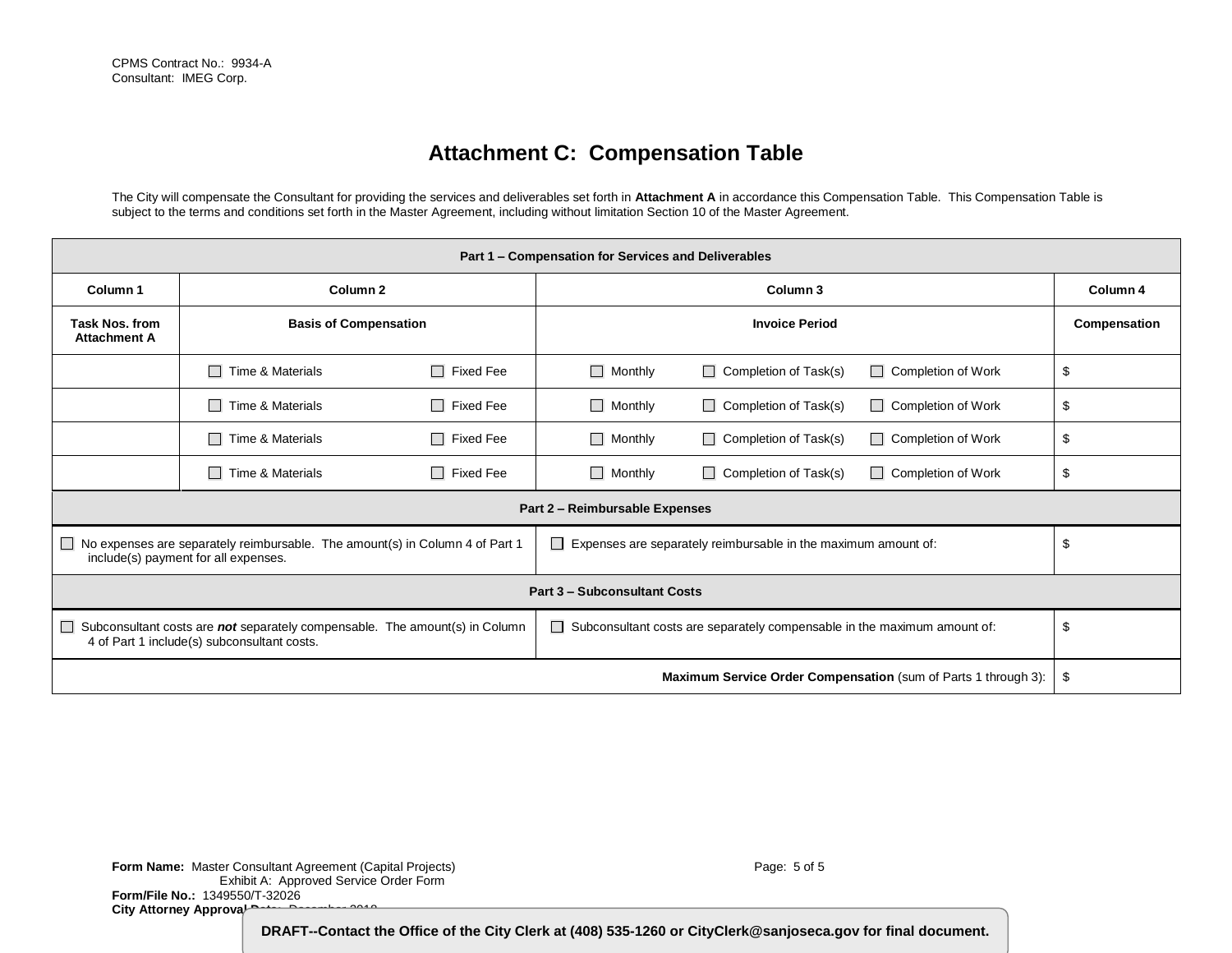# Exhibit B: Schedule of Rates and Charges

(Capital Projects)



November/December 2021 - November/December 2024 **HOURLY RATES - MEPT/Cx** For the City of San Jose Master MEP Agreement

| Client Executive / Market Director       | \$260 |
|------------------------------------------|-------|
| Project Executive                        | \$240 |
| Senior Engineer Technical Specialist     | \$225 |
| Senior Engineer III                      | \$215 |
| Senior Engineer II                       | \$195 |
| Senior Engineer                          | \$170 |
| Project Engineer II                      | \$160 |
| Project Engineer                         | \$140 |
| Engineer                                 | \$130 |
| Senior Designer Technical Specialist     | \$200 |
| Senior Designer III                      | \$190 |
| Senior Designer II                       | \$175 |
| <b>Senior Designer</b>                   | \$160 |
| Project Designer II                      | \$150 |
| <b>Project Designer</b>                  | \$140 |
| Designer IV                              | \$130 |
| Designer III                             | \$125 |
| Designer II                              | \$115 |
| Designer                                 | \$110 |
| Sr. Commissioning Authority/Engineer     | \$195 |
| Project Commissioning Authority/Engineer | \$155 |
| Commissioning Authority/Engineer         | \$130 |
| <b>Senior Construction Administrator</b> | \$175 |
| <b>Construction Administrator</b>        | \$155 |
| Senior Virtual Design Coordinator        | \$125 |
| Virtual Design Coordinator               | \$110 |
| Virtual Design Technician                | \$105 |
| Administrative Assistant                 | \$90  |

**Form Name:** Master Consultant Agreement (Capital Projects) Exhibit B: Schedule of Rates and Charges **Form/File No.:** 1349550/T-32026 **City Attorney Approval Date:** December 2018

Page: 1 of 1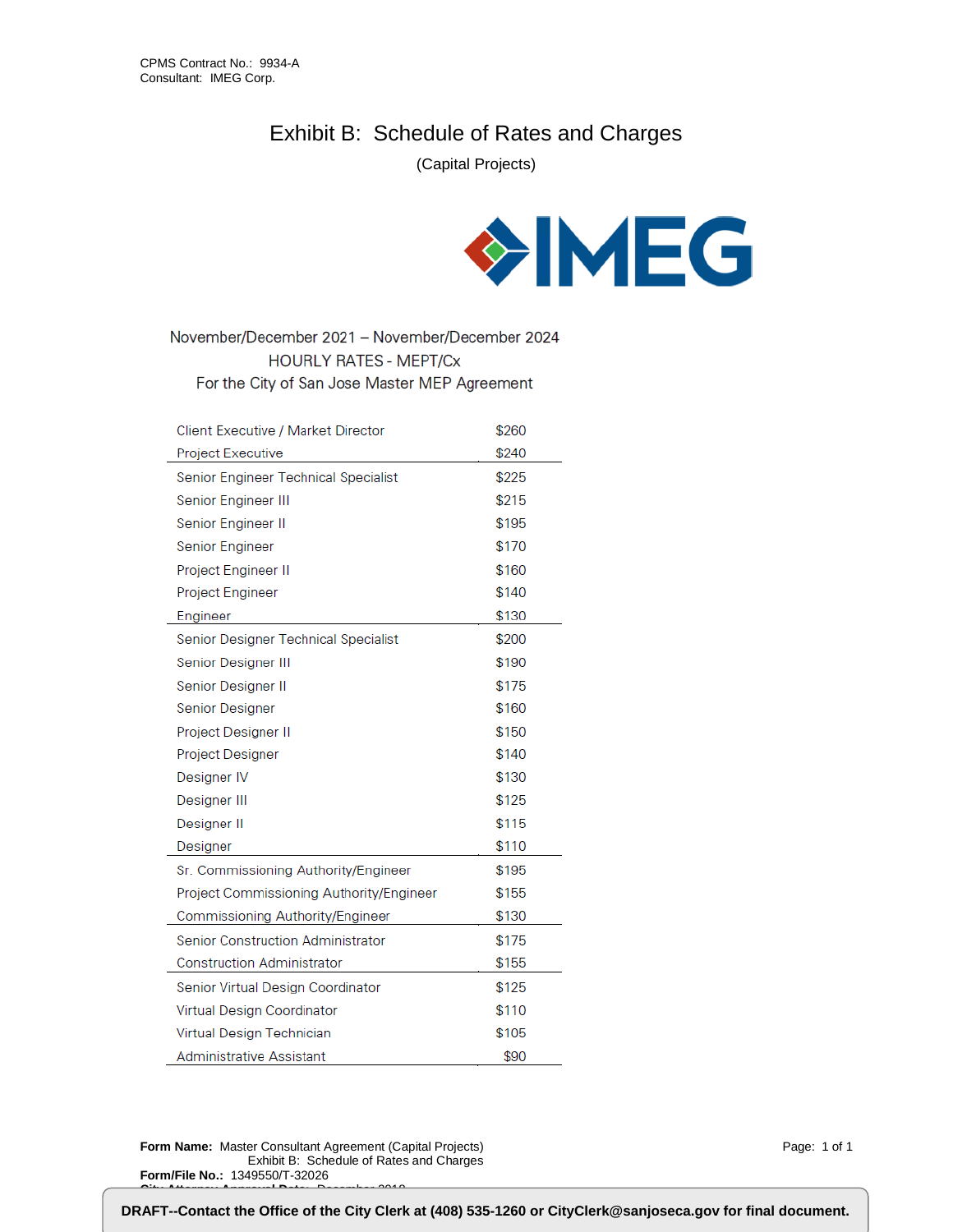# Exhibit C: Insurance Requirements

(Capital Projects)

CONSULTANT, at CONSULTANT's sole cost and expense, shall procure and maintain for the duration of this AGREEMENT insurance against claims for injuries to persons or damages to property which may arise from, or in connection with, the performance of the services hereunder by CONSULTANT, its agents, representatives, employees or subcontractors.

# **A. Minimum Scope of Insurance**

Coverage shall be at least as broad as:

- 1. The coverage provided by Insurance Services Office Commercial General Liability coverage ("occurrence") Form Number CG 0001; and
- 2. The coverage provided by Insurance Services Office Form Number CA 0001 covering Automobile Liability. Coverage shall be included for all owned, nonowned and hired automobiles; and
- 3. Workers' Compensation insurance as required by the California Labor Code and Employers Liability insurance; and
- 4. Professional Liability Errors and Omissions insurance for all Professional Services.

There shall be no endorsement reducing the scope of coverage required above unless approved by the CITY's Risk Manager.

# **B. Minimum Limits of Insurance**

CONSULTANT shall maintain limits no less than:

- 1. Commercial General Liability: \$1,000,000 per occurrence for bodily injury, personal injury and property damage. If Commercial Liability Insurance or other form with a general aggregate limit is used, either the general aggregate limit shall apply separately to this project/location or the general aggregate limit shall be twice the required occurrence limit; and
- 2. Automobile Liability: \$1,000,000 combined single limit per accident for bodily injury and property damage; and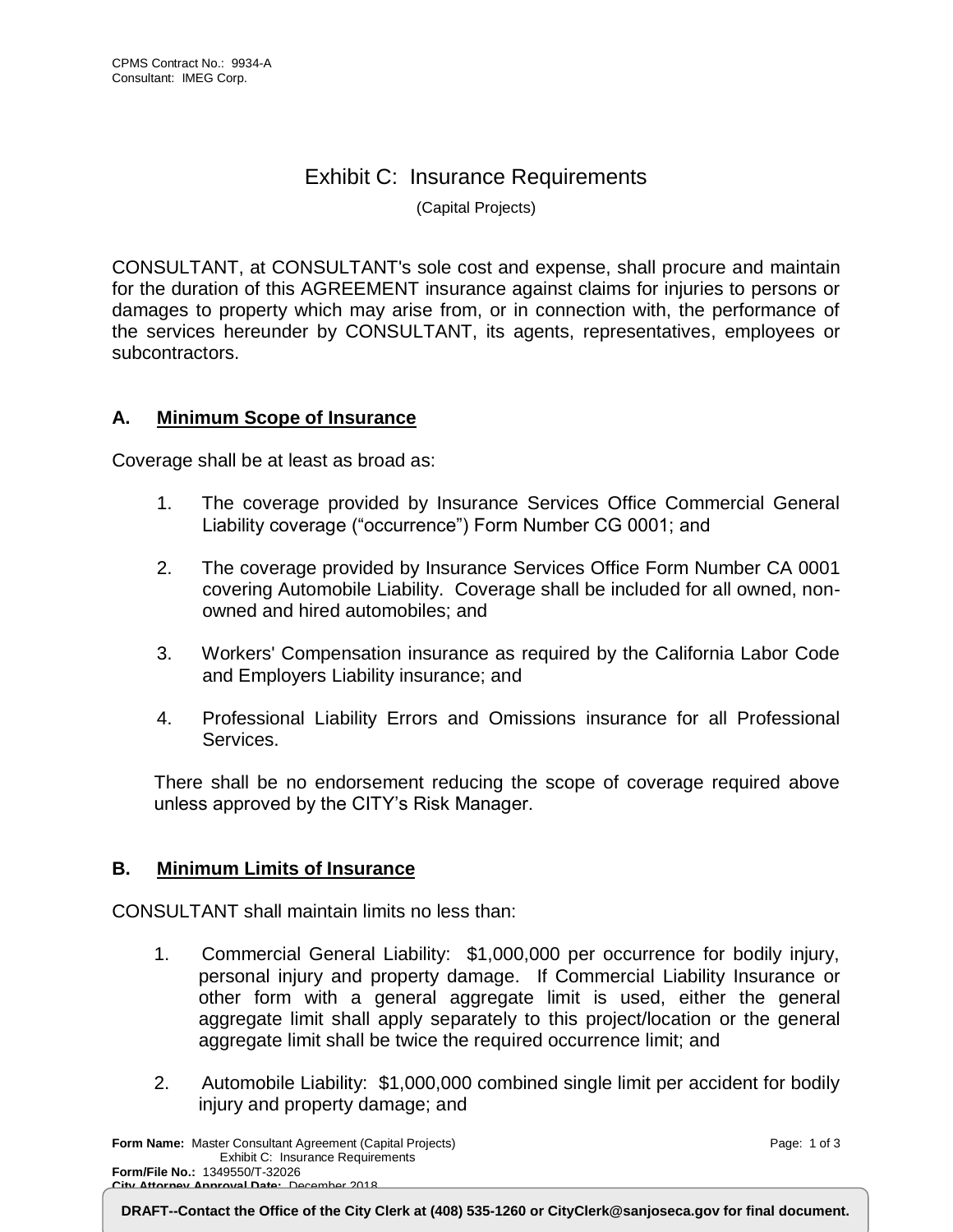- 3. Workers' Compensation and Employers Liability: Workers' Compensation limits as required by the California Labor Code and Employers Liability limits of \$1,000,000 per accident; and
- 4. Professional Liability Errors and Omissions: \$1,000,000 per claim and \$1,000,000 aggregate, coverage to be maintained following completion of work on project for 3 years or, if policy is canceled, extended reporting period to equal the same.

# **C. Deductibles and Self-Insured Retentions**

Any deductibles or self-insured retentions must be declared to the CITY's Risk Manager.

# **D**. **Other Insurance Provisions**

The policies are to contain, or be endorsed to contain, the following provisions:

- 1. Commercial General Liability and Automobile Liability Coverages
	- a. The City of San Jose, its officers, employees, agents and contractors are to be covered as additional insureds as respects: Liability arising out of activities performed by or on behalf of, CONSULTANT; products and completed operations of CONSULTANT; premises owned, leased or used by CONSULTANT; and automobiles owned, leased, hired or borrowed by CONSULTANT. The coverage shall contain no special limitations on the scope of protection afforded to CITY, its officers, employees, agents and contractors.
	- b. CONSULTANT's insurance coverage shall be primary insurance as respects CITY, its officers, employees, agents and contractors. Any insurance or self-insurance maintained by CITY, its officers, employees, agents or contractors shall be excess of CONSULTANT's insurance and shall not contribute with it.
	- c. Any failure to comply with reporting provisions of the policies by CONSULTANT shall not affect coverage provided CITY, its officers, employees, agents, or contractors.
	- d. Coverage shall state that CONSULTANT's insurance shall apply separately to each insured against whom claim is made or suit is brought, except with respect to the limits of the insurer's liability.